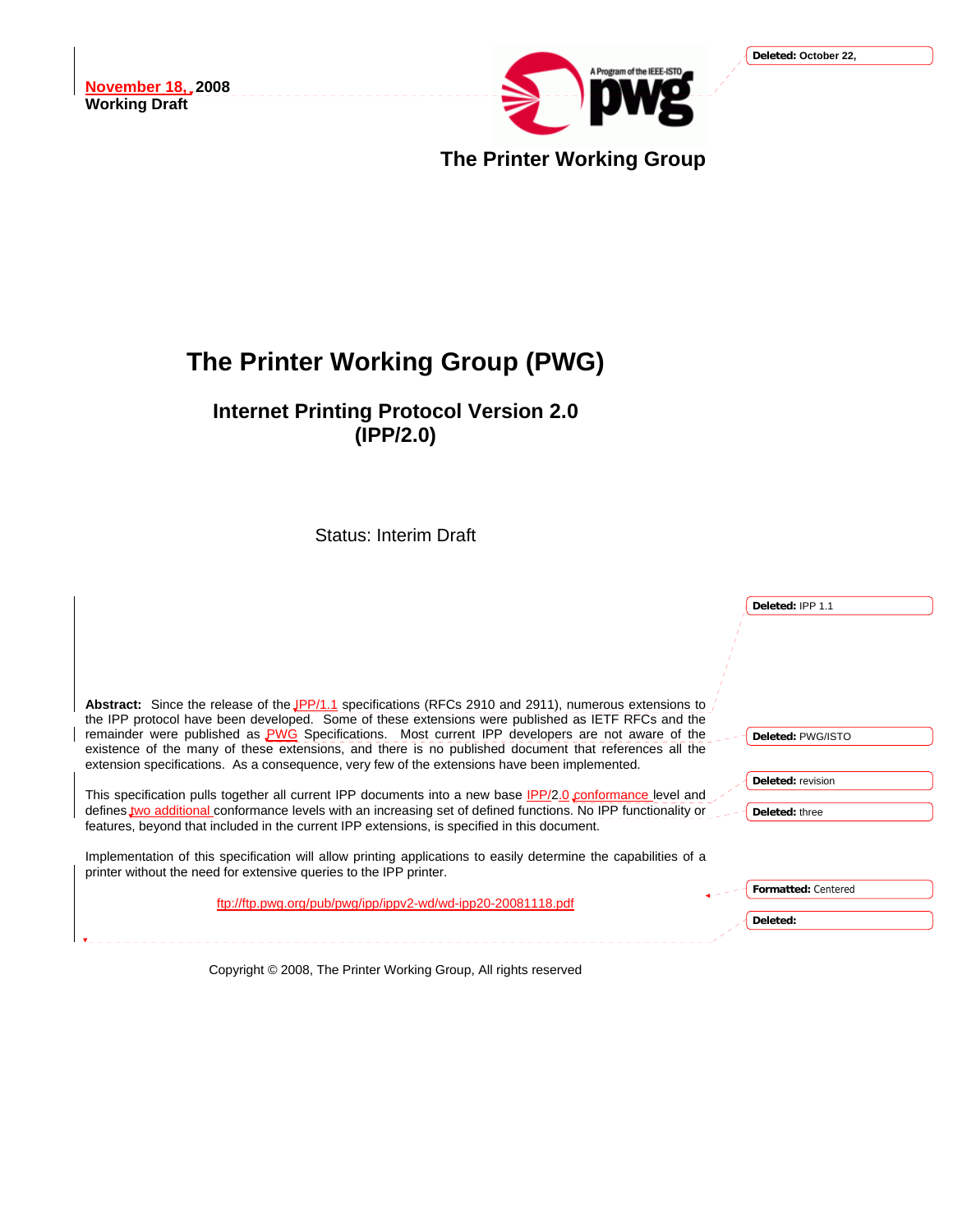#### **Deleted:** October 22

#### **Copyright (C) 2008, The Printer Working Group. All rights reserved.**

This document may be copied and furnished to others, and derivative works that comment on, or otherwise explain it or assist in its implementation may be prepared, copied, published and distributed, in whole or in part, without restriction of any kind, provided that the above copyright notice, this paragraph and the title of the Document as referenced below are included on all such copies and derivative works. However, this document itself may not be modified in any way, such as by removing the copyright notice or references to the IEEE-ISTO and the Printer Working Group, a program of the IEEE-ISTO.

Title: Internet Printing Protocol Version 2.0

The IEEE-ISTO and the Printer Working Group DISCLAIM ANY AND ALL WARRANTIES, WHETHER EXPRESS OR IMPLIED INCLUDING (WITHOUT LIMITATION) ANY IMPLIED WARRANTIES OF MERCHANTABILITY OR FITNESS FOR A PARTICULAR PURPOSE.

The Printer Working Group, a program of the IEEE-ISTO, reserves the right to make changes to the document without further notice. The document may be updated, replaced or made obsolete by other documents at any time.

The IEEE-ISTO takes no position regarding the validity or scope of any intellectual property or other rights that might be claimed to pertain to the implementation or use of the technology described in this document or the extent to which any license under such rights might or might not be available; neither does it represent that it has made any effort to identify any such rights.

The IEEE-ISTO invites any interested party to bring to its attention any copyrights, patents, or patent applications, or other proprietary rights which may cover technology that may be required to implement the contents of this document. The IEEE-ISTO and its programs shall not be responsible for identifying patents for which a license may be required by a document and/or IEEE-ISTO Industry Group Standard or for conducting inquiries into the legal validity or scope of those patents that are brought to its attention. Inquiries may be submitted to the IEEE-ISTO by e-mail at:

ieee-isto@ieee.org.

The Printer Working Group acknowledges that the IEEE-ISTO (acting itself or through its designees) is, and shall at all times, be the sole entity that may authorize the use of certification marks, trademarks, or other special designations to indicate compliance with these materials.

Use of this document is wholly voluntary. The existence of this document does not imply that there are no other ways to produce, test, measure, purchase, market, or provide other goods and services related to its scope.

**Deleted: ¶ ¶ ¶ ¶ Deleted:** This document is available electronically at:¶ ¶ .doc¶

Page 2 of  $\frac{25}{25}$  Copyright © 2008, The Printer Working Group, All rights reserved

**Deleted:** ,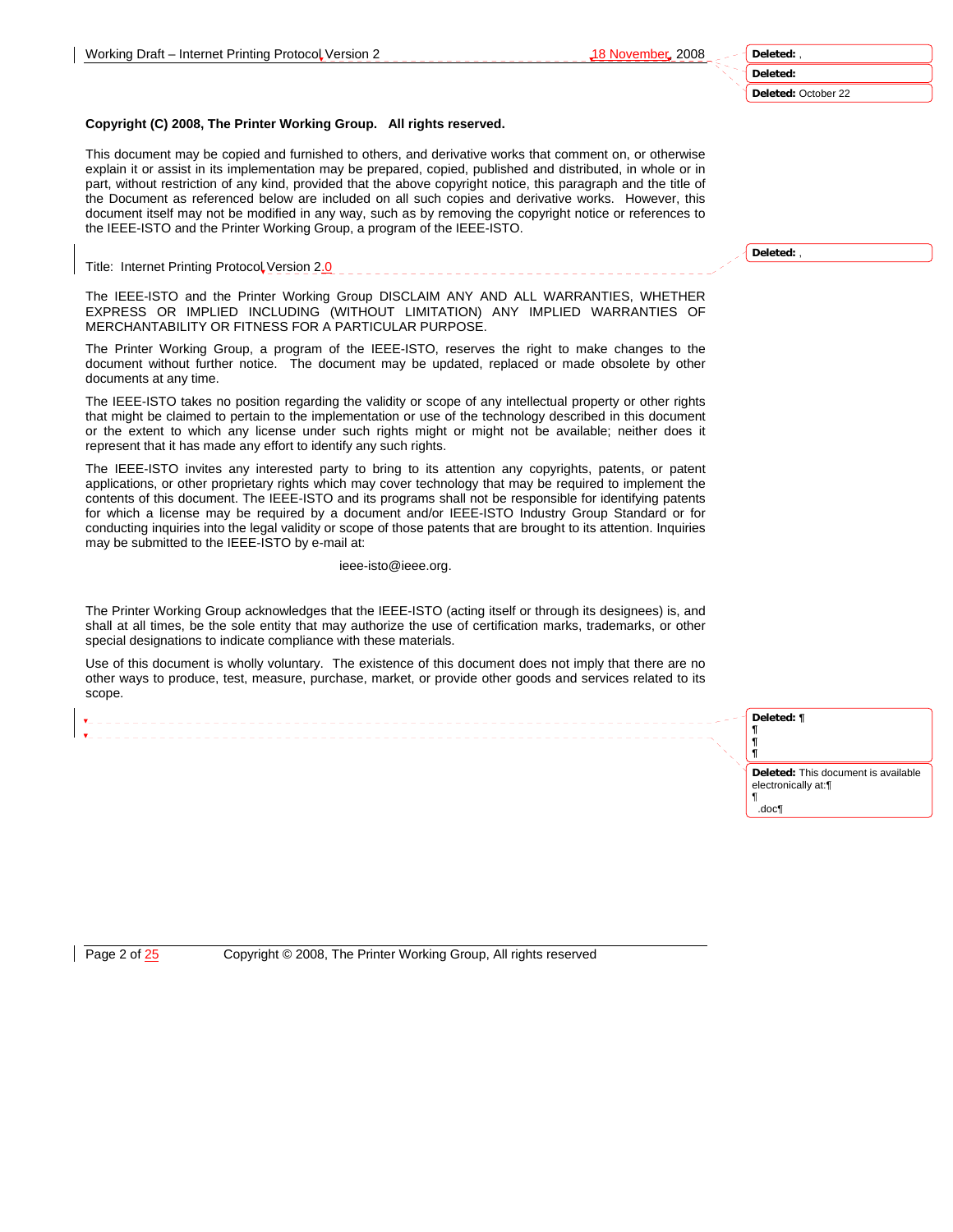**Deleted:** 

**Deleted:** October 22

## **About the IEEE-ISTO**

The IEEE-ISTO is a not-for-profit corporation offering industry groups an innovative and flexible operational forum and support services. The IEEE-ISTO provides a forum not only to develop standards, but also to facilitate activities that support the implementation and acceptance of standards in the marketplace. The organization is affiliated with the IEEE (http://www.ieee.org/) and the IEEE Standards Association (http://standards.ieee.org/).

For additional information regarding the IEEE-ISTO and its industry programs visit http://www.ieee-isto.org.

## **About the IEEE-ISTO PWG**

The Printer Working Group (or PWG) is a Program of the IEEE Industry Standards and Technology Organization (ISTO) with member organizations including printer manufacturers, print server developers, operating system providers, network operating systems providers, network connectivity vendors, and print management application developers. The group is chartered to make printers and the applications and operating systems supporting them work together better. All references to the PWG in this document implicitly mean "The Printer Working Group, a Program of the IEEE ISTO." In order to meet this objective, the PWG will document the results of their work as open standards that define print related protocols, interfaces, procedures and conventions. Printer manufacturers and vendors of printer related software will benefit from the interoperability provided by voluntary conformance to these standards.

In general, a PWG standard is a specification that is stable, well understood, and is technically competent, has multiple, independent and interoperable implementations with substantial operational experience, and enjoys significant public support.

For additional information regarding the Printer Working Group visit: http://www.pwg.org

## **Contact information:**

The Printer Working Group c/o The IEEE Industry Standards and Technology Organization 445 Hoes Lane Piscataway, NJ 08854 USA

IPP Web Page:

http://www.pwg.org/ipp/

IPP Mailing List:

ipp@pwg.org

Instructions for subscribing to the IPP mailing list can be found at the following link: http://www.pwg.org/mailhelp.html

Implementers of this specification are encouraged to join the IPP Mailing List in order to participate in any discussions of the specification. Suggested additions, changes, or clarification to this specification, should be sent to the IPP Mailing list for consideration.

Page 3 of  $25$  Copyright © 2008, The Printer Working Group, All rights reserved

**Deleted:** ,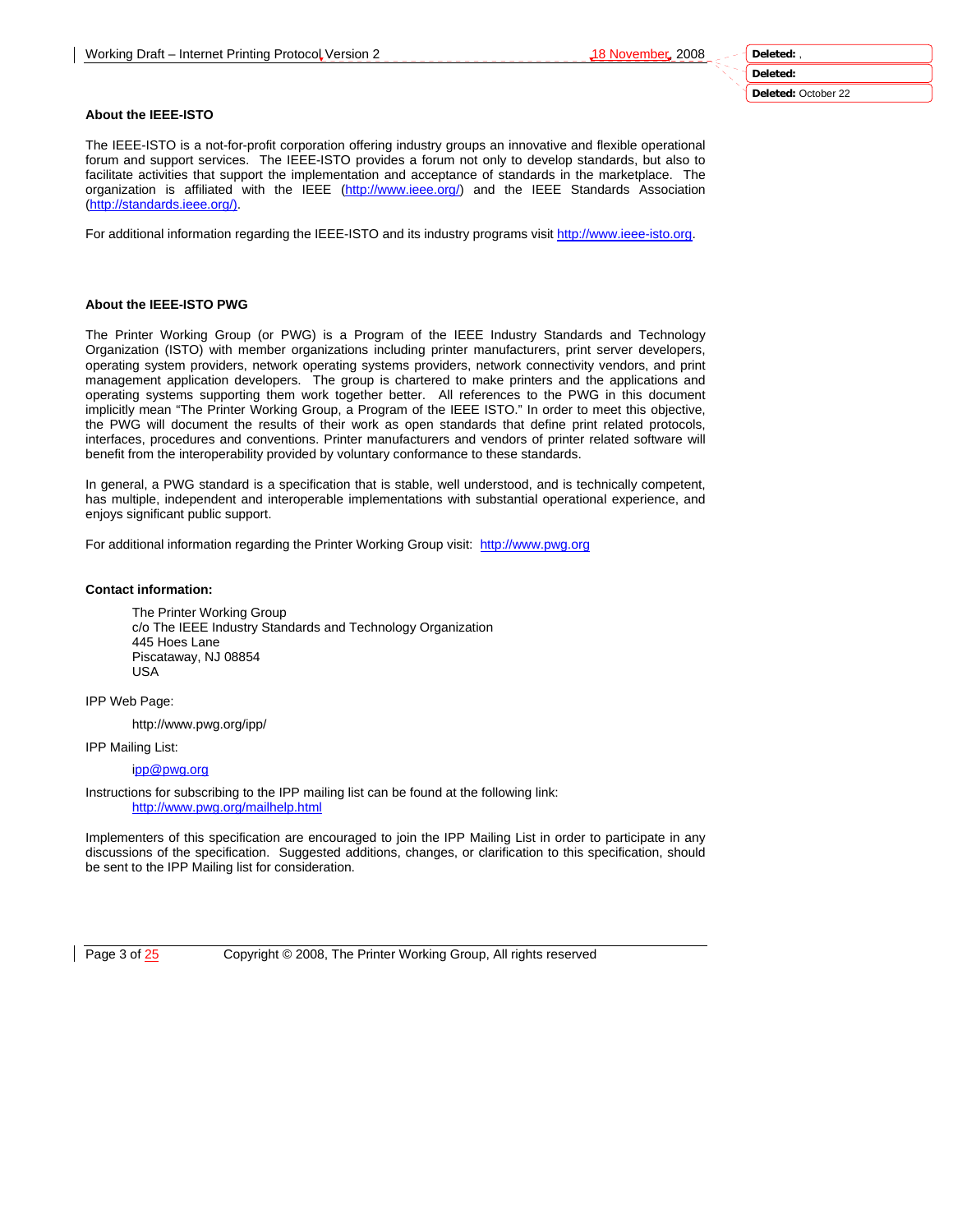# Deleted: October 22

# **Table of Contents**

| Dele                       |
|----------------------------|
| $2$ Te                     |
| 3 R6                       |
| 3.1<br>$\overline{3.2}$    |
| 3.2.1                      |
| 3.2.2                      |
| 3.2.3                      |
| $4$ IP<br>4.1 <sup>1</sup> |
| 4.2                        |
| 4.3'                       |
| $4.4$ $^{\circ}$           |
| 4.5<br>$5$ IP              |
| 18<br>5.1 <sup>0</sup>     |
| 5.2'                       |
| 5.3                        |
| 5.4<br>$6 \text{ }$ Co     |
| $\sim$ $\sim$ $\sim$       |

| Deleted: 1 Introduction 5¶                                     |
|----------------------------------------------------------------|
| 2 Terminology 5                                                |
| l<br>3 Requirements 5                                          |
| 3.1 Rationale for IPP/2.0 5                                    |
| 3.2 Use Models 6                                               |
| 3.2.1. IPPv2.0 Printer 6                                       |
| 3.2.2. IPPv2.1 Printer 6                                       |
| 3.2.3. IPPv2.2 Printer 7                                       |
| 4 IPP Standards 71                                             |
| 4.1 Version 1.0 7                                              |
|                                                                |
| 4.2 Version 1.1 7                                              |
|                                                                |
| 4.5 Version 2.2 81                                             |
| 5 IPP Operations 8                                             |
| 5.1 Current Required Operations 81                             |
| 5.2 Version 2.0 Operations 91                                  |
| 5.3 Version 2.1 Operations 10                                  |
|                                                                |
| 5.4 Version 2.2 Operations 11<br>6 Conformance Requirements 12 |
| 6.1 Printer Conformance                                        |
|                                                                |
| Requirements 12                                                |
| 6.2 Client Conformance                                         |
| Requirements 12                                                |
| 6.3 HTTP Conformance 12¶                                       |
| 6.4 IPP Unsupported Attributes 12<br>7 IANA and PWG            |
|                                                                |
| Considerations 12                                              |
| 8 Internationalization                                         |
| Considerations 13                                              |
| 9 Security Considerations 13                                   |
| 10 References 13                                               |
| 10.1 Normative References 13                                   |
| 10.2 Informative References 15                                 |
| 11 Required Attributes 16¶                                     |
| 11.1 Version 1.1 Attributes 17                                 |
| 11.2 Version 2.0 Attributes 18                                 |
|                                                                |
| 11.4 Version 2.2 Attributes 20                                 |
| 12 Author's Addresses 21¶                                      |
| 13 Appendix X Document                                         |
| Revisions 21¶                                                  |
|                                                                |

Page 4 of  $\frac{25}{2}$ 

Copyright © 2008, The Printer Working Group, All rights reserved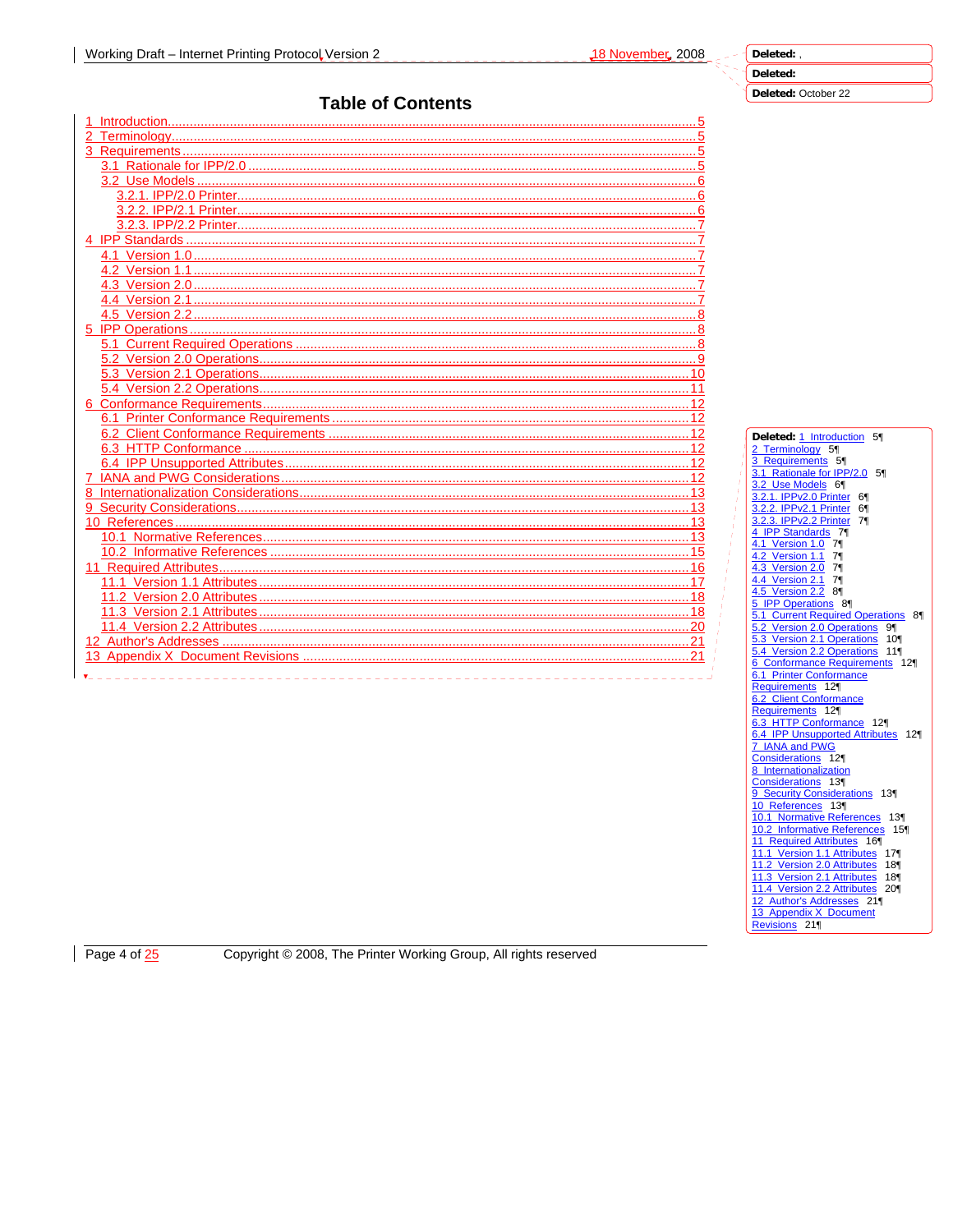**Deleted:** October 22

# **1 Introduction**

The original IPP/1.0 protocol specifications, [RFC2565] and [RFC 2566], were published by the IETF in April 1999. The subsequent JPP/1.1 protocol specifications, [RFC2910] and [RFC2911], followed in September 2000. Since the release of IPP/1.1, an additional 15 IPP extension specifications have been published. Seven of these extension specifications were published by the IETF and the remaining eight were published as **PWG** specifications.

The purpose of this document is to provide a single reference to all the existing IPP specifications and to define a new set of IPP/2.x versions to provide a simple reference to the capabilities of an IPP printer relative to the support of the printer to the IPP extension specifications. The classification of interoperable function sets are defined in section 2, Terminology.

# **2 Terminology**

This section defines the following terms that are used throughout this document:

Capitalized terms, such as MUST, MUST NOT, REQUIRED, SHOULD, SHOULD NOT, MAY, NEED NOT, and OPTIONAL, have special meaning relating to conformance as defined in RFC 2119 [RFC2119]. If an implementation supports an IPP version defined in this document, then these terms apply; otherwise, they do not. These terms define conformance to this document only; they do not affect conformance to other documents, unless explicitly stated otherwise.

**IPP/2.0** – This IPP function set definition is guided by an environment where a small number of users are normally physically located very close to the device. The device is typically a low speed printer or MFD with a limited feature set geared to the requirements of a small group of users. Routine maintenance, such as loading paper and clearing paper jams, is usually performed by the current user. The configuration of the printer for special jobs, such as the need for a unique paper size or color, is also handled by the user requiring the configuration.

**IPP/2.1** – This IPP function set definition is guided by an environment with more users, and devices with higher speed, and higher duty cycle rating than a **IPP/2.0** Printer, but the primary difference is in the features, location, and maintenance of the device. A JPP/2.1 printer is normally located in a central location with most users not physically close. The user's access to the printer may be limited and maintenance is only performed by assigned personnel. Features such as paper size and type are normally fixed and not easily modified for special use.  $JPP/2.1$  printers tend to have more post-processing features, such as punching, folding, stapling, etc., than JPP/2.0 printers.

**IPP/2.2** – This IPP function set definition is guided by an environment with high speed and a very high duty cycle devices compared to the  $JPP/2.0$  and  $JPP/2.1$ . One example of this environment is a data center where jobs are centrally scheduled rather than sent ad-hoc from a group of users. This class of printer is expected to consume significantly more supplies such as paper, toner, etc, and memory capacity than the other classes.

# **3 Requirements**

#### **3.1 Rationale for IPP/2.0**

The Printer MIB v2 [RFC3805] and Port Monitor MIB [PWG5107.1] define:

- (a) Model of Print Devices
- (b) Operations for Print Devices
- prtGeneralReset
- prtConsoleDisable

Page 5 of  $\frac{25}{25}$  Copyright © 2008, The Printer Working Group, All rights reserved

**Deleted:** IPP 1.0 **Deleted:** IPP 1.1 **Deleted:** IPP 1.1 **Deleted:** PWG/ISTO

**Deleted: IPPv2.0**

| Deleted: IPPv2.1 |
|------------------|
| Deleted: IPPv2.0 |
| Deleted: IPPv2.1 |
|                  |
| Deleted: IPPv2.1 |
| Deleted: IPPv2.0 |
| Deleted: IPPv2.2 |
| Deleted: IPPv2.0 |
| Deleted: IPPv2.1 |

**Deleted:** , **Deleted:**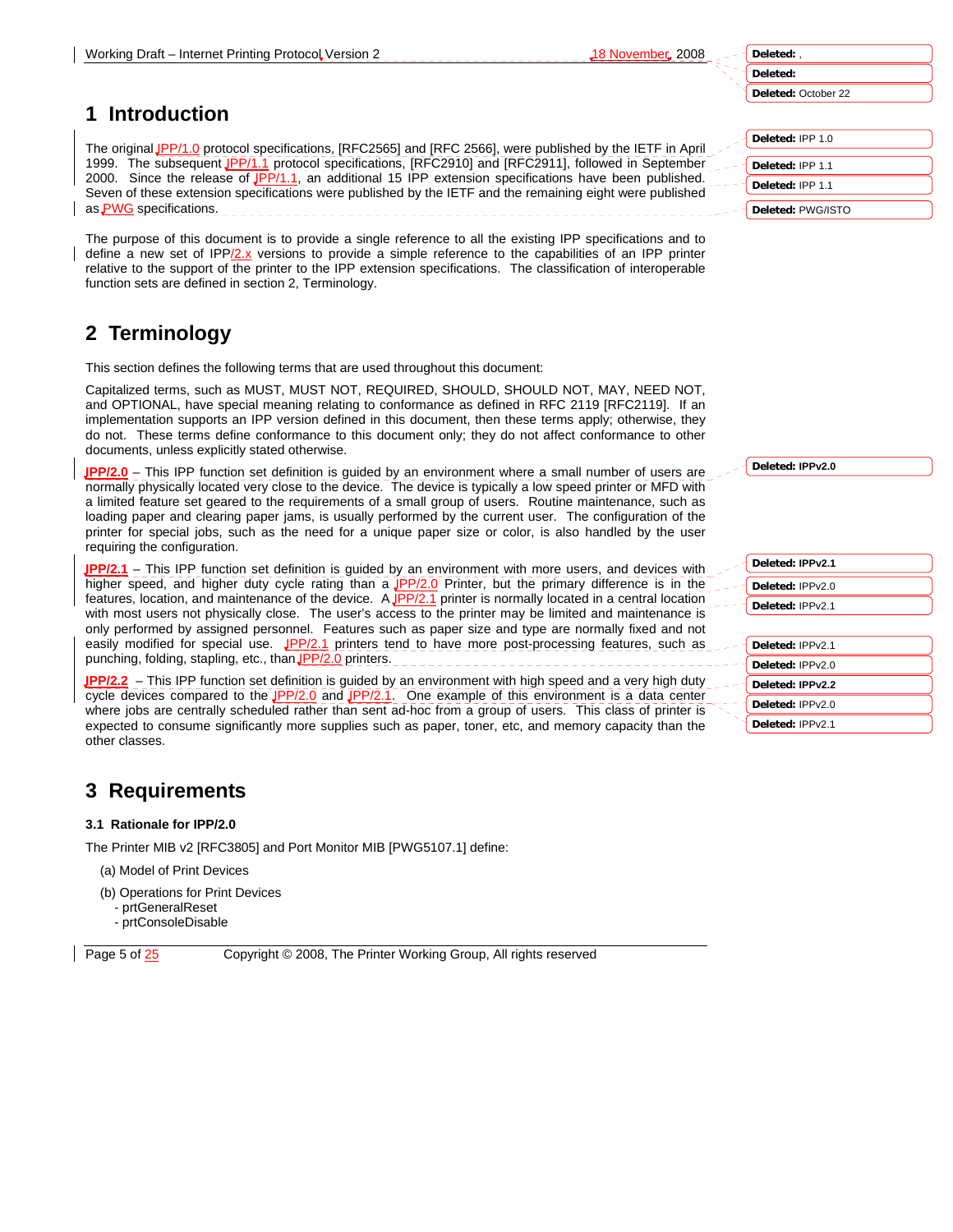**Deleted:** October 22

- (c) Groups of simple attributes for Print Devices - prtInputTable --> prtInputName
	- ppmPortTable --> ppmPortServiceNameOrURI

(d) Conformance requirements for implementations of Printer MIB v2 and Port Monitor MIB

The IPP/1.1 Model and Semantics [RFC2911] defines:

- (a) Model of Print Services, Print Devices, and Print Jobs
- (b) Operations for Print Services and Print Jobs
	- Pause-Printer - Print-Job
- 
- (c) Attributes for Print Services and Print Jobs - printer-location
	- job-id
- (d) Conformance requirements for implementations of IPP/1.1

The IPP/1.1 Encoding and Transport [RFC2910] defines:

- (a) Protocol Bindings for IPP/1.1
- HTTP with optional upgrade to TLS
- (b) Mappings of operations for Print Services and Print Jobs.
- (c) Conformance requirements for implementations of IPP/1.1

Later IETF and PWG standards-track specifications defined 14 IPP/1.1 extensions including:

- (a) New operations
	- Set-Printer-Attributes [RFC3380] - Resume-Job [RFC3998]
- (b) New attribute syntaxes
- collection [RFC3382]
- (c) New objects
	- Subscription [RFC3995]
	- Document [PWG5100.5]

Current printers often support functionality standardized in these IPP/1.1 extensions (in a proprietary manner). In order to support user requirements for advanced printing functionality, there is a clear need to standardize profiles of these IPP/1.1 extensions for reliable interoperability and to encourage adoption of IPP-based infrastructure.

#### **3.2 Use Models**

See the guiding principles of JPP/2.0, JPP/2.1, and JPP/2.2 function sets in section 2, Terminology.

#### **3.2.1. IPP/2.0 Printer**

Alice, Bob, and Charlie are graphic artists who share a printer down the hall. They all load paper when needed. Alice and Bob have convinced Charlie that he should load the toner cartridges. But they do use many paper sizes - they need PWG Media Standardized Names [PWG5101.1] used in the IPP 'media' attribute. And they print lots of thumbnails of graphic images - they need standard IPP document formats.

#### **3.2.2. IPP/2.1 Printer**

Joe and his colleagues send large documents to a printer in a building across the street in a 'glasshouse' with some web servers.

Page 6 of  $\frac{25}{25}$  Copyright © 2008, The Printer Working Group, All rights reserved

**Deleted:** IPPv2.0 **Deleted:** IPPv2.1 **Deleted:** IPPv2.2 **Deleted: IPPv2.0**

**Deleted: IPPv2.1**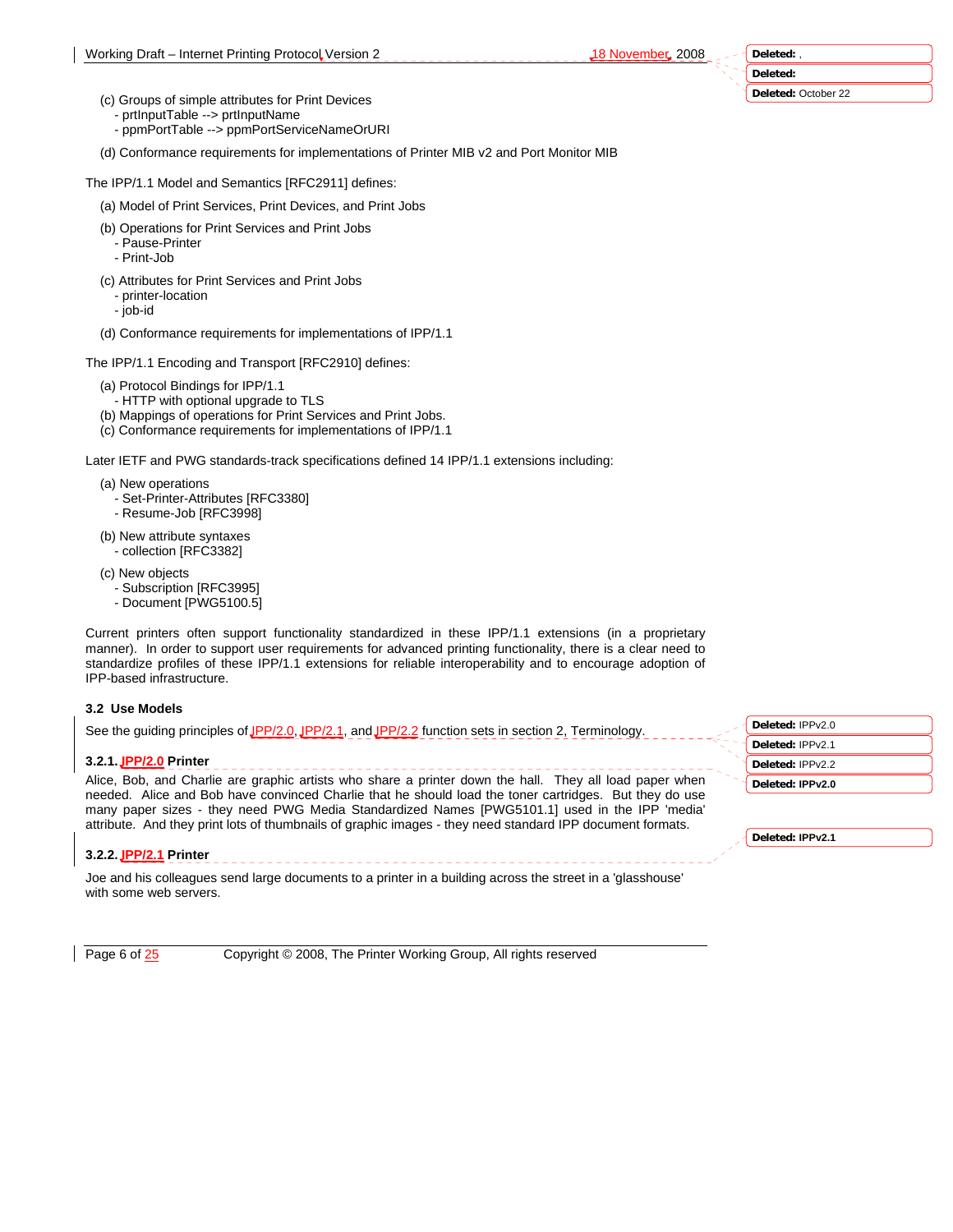| Deleted: |  |
|----------|--|
| Deleted: |  |

**Deleted:** October 22

Both Joe and the operator Sue in the glasshouse manage lots of jobs - they need to hold and release jobs. Joe wants to keep track of his jobs - he needs to subscribe for job events.

Sue is expected to manage several printers - she needs to enable and disable printers (i.e., enable/disable accepting new jobs over input channels).

## **3.2.3. IPP/2.2 Printer**

Louise works in Accounting for a big wholesaler in Kansas City. She sends variable data jobs (e.g., different user names, user addresses, and balance owed amounts formatted onto a pre-printed form) to a printer in Chicago.

Her friend Sam is a night-shift operator in Chicago. Sam has to make sure that job resources (e.g., the preprinted forms for Louise's jobs) are loaded when needed - he often needs to pause the printer after the current job.

# **4 IPP Standards**

This section defines the IPP standards supported at each IPP version level. Each version level must support the complete required functionality of all lower versions.

# **4.1 Version 1.0**

RFC 2565 Internet Printing Protocol/1.0: Encoding and Transport (April 1999)

RFC 2566 Internet Printing Protocol/1.0: Model and Semantics (April 1999)

# **4.2 Version 1.1**

| RFC 2910 Internet Printing Protocol/1.1: Encoding and Transport (September 2000) | <b>Deleted:</b> documents   |
|----------------------------------------------------------------------------------|-----------------------------|
| RFC 2911 Internet Printing Protocol/1.1: Model and Semantics (September 2000)    | <b>Deleted:</b> version 1.0 |

RFC 3510 Internet Printing Protocol: IPP URL Scheme (April 2003)

## **4.3 Version 2.0**

| The JPP/2.0 printer shall support the IPP specifications defined for JPP/1.1 plus the following. | Deleted: IPPv2.0 |
|--------------------------------------------------------------------------------------------------|------------------|
| PWG 5100.1 Internet Printing Protocol: "finishings" attribute values extension (February 2001)   | Deleted: IPPv1.1 |
| PWG 5100.2 Internet Printing Protocol: "output-bin" attribute extension (February 2001)          |                  |

PWG 5101.1 PWG Standard for Media Size Names (February 2002)

## **4.4 Version 2.1**

| The JPP/2.1 printer shall support the IPP specifications defined for JPP/2.0 plus the following.       | Deleted: IPPv2.1 |
|--------------------------------------------------------------------------------------------------------|------------------|
| RFC 3380 Internet Printing Protocol: Job and Printer Set Operations (September 2002)                   | Deleted: IPPv2.0 |
| RFC 3381 Internet Printing Protocol: Job Progress Attributes (September 2002)                          |                  |
| RFC 3382 The 'collection' Attribute Syntax (September 2002)                                            |                  |
| RFC 3995 Internet Printing Protocol: Event Notifications and Subscriptions (March 2005)                |                  |
| RFC 3996 Internet Printing Protocol: The 'ippget' Delivery Method for Event Notifications (March 2005) |                  |
| RFC 3998 Internet Printing Protocol: Job and Printer Administrative Operations (March 2005)            |                  |

PWG 5100.7 Internet Printing Protocol: Job Extensions (October 2003)

Page 7 of  $\frac{25}{25}$  Copyright © 2008, The Printer Working Group, All rights reserved

**Deleted: IPPv2.2**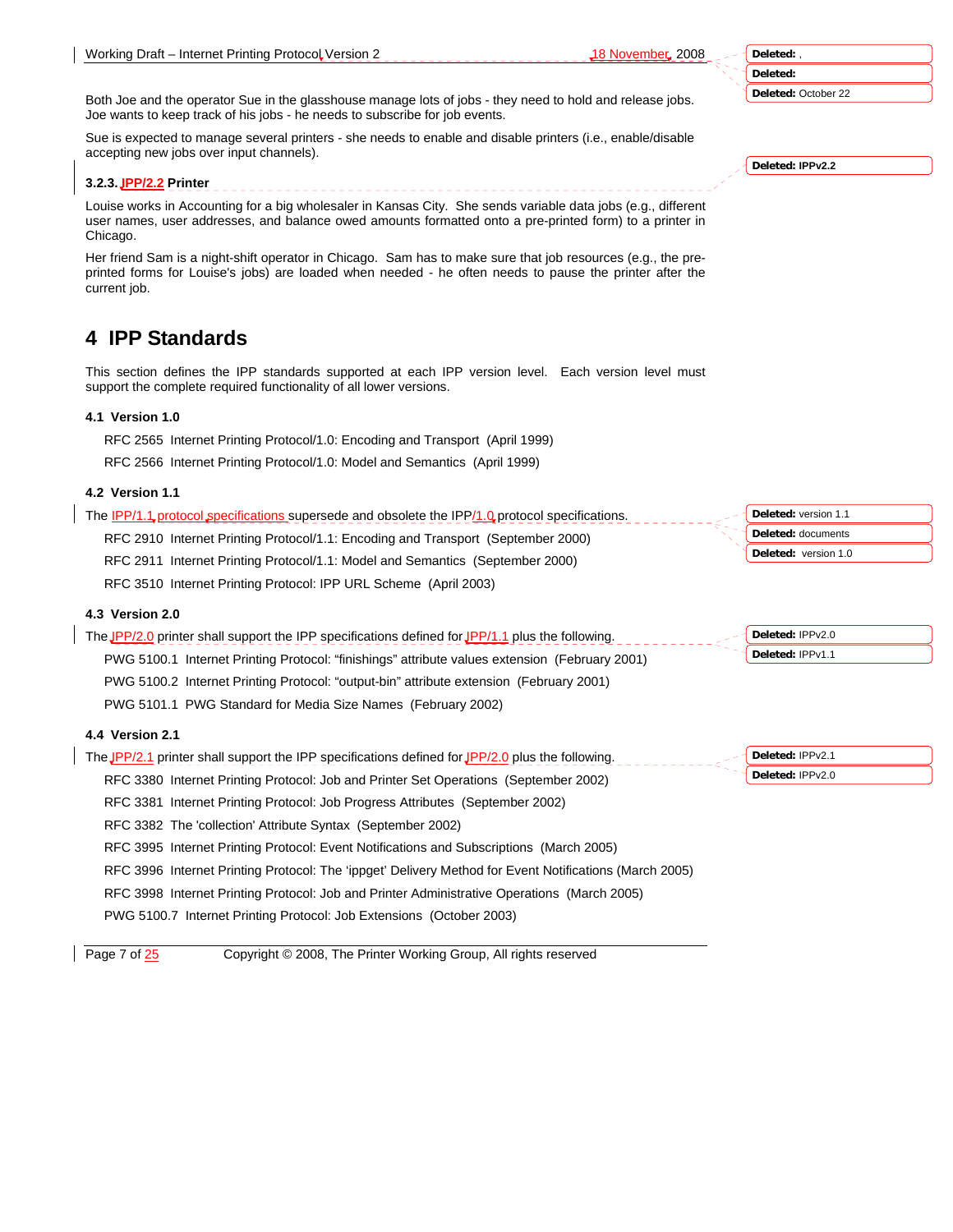#### **Deleted:** October 22

**Deleted:** IPPv2.2

**Deleted:** IPPv2.1

PWG 5100.5 Internet Printing Protocol: Document Object (October 2003)

PWG 5100.6 Internet Printing Protocol: Page Overrides (October 2003)

The JPP/2.2 printer shall support the IPP specifications defined for JPP/2.1 plus the following.

PWG 5100.3 Internet Printing Protocol: Production Printing Attributes – Set 1 (February 2001)

PWG 5100.8 Internet Printing Protocol: "-actual" Attributes (March 2003)

# **5 IPP Operations**

**4.5 Version 2.2** 

IPP/2.0 through IPP/2.2 also define specific support requirements for the IPP Operations defined in the various IPP specifications. Many IPP Operations are currently defined in their source specifications as optional and, if they were to remain optional, the desired interoperability objective would not be achieved. This section defines the support requirements for each currently optional IPP Operation based upon the associated group.

#### **5.1 Current Required Operations**

The following IPP Operations are currently specified as required in their respective defining documents. For **IPP/2.x** implementations, these operations shall also be required if the defining specification is included in the specific **IPP/2.x** version implemented.

| Code   | <b>Operation Name</b>        | <b>Source</b>   |
|--------|------------------------------|-----------------|
| 0x0002 | Print-Job                    | <b>RFC 2911</b> |
| 0x0004 | Validate-Job                 | <b>RFC 2911</b> |
| 0x0008 | Cancel-Job                   | <b>RFC 2911</b> |
| 0x0009 | Get-Job-Attributes           | <b>RFC 2911</b> |
| 0x000A | Get-Jobs                     | <b>RFC 2911</b> |
| 0x000B | Get-Printer-Attributes       | <b>RFC 2911</b> |
| 0x0016 | Create-Printer-Subscriptions | <b>RFC 3995</b> |
| 0x0018 | Get-Subscription-Attributes  | <b>RFC 3995</b> |
| 0x0019 | Get-Subscriptions            | <b>RFC 3995</b> |
| 0x001A | Renew-Subscription           | <b>RFC 3995</b> |
| 0x001B | Cancel-Subscription          | <b>RFC 3995</b> |
| 0x001C | Get-Notifications            | <b>RFC 3996</b> |
| 0x0033 | Cancel-Document              | PWG 5100.5      |
| 0x0034 | Get-Document-Attributes      | PWG 5100.5      |
| 0x0035 | Get-Documents                | PWG 5100.5      |

**Deleted:** s

**Deleted:** version 2.X

**Deleted:** IPPv2.X **Deleted:** X

Page 8 of  $\frac{25}{25}$  Copyright © 2008, The Printer Working Group, All rights reserved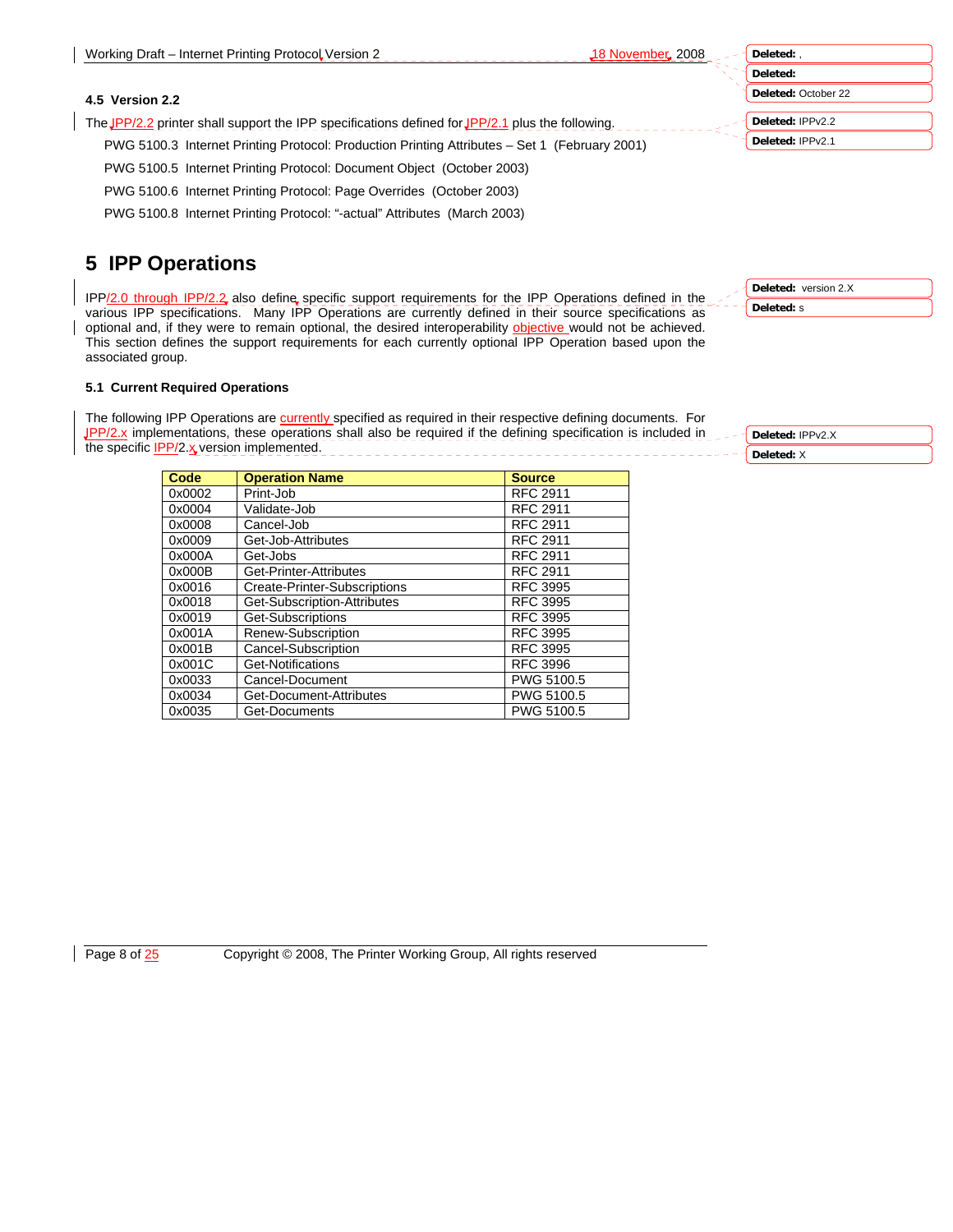**Deleted:** 

**Deleted:** October 22

**Deleted:** IPPv2.0

## **5.2 Version 2.0 Operations**

The following IPP Operations are included in the defining documents for JPP/2.0. The required support for each IPP Operation in a V2.0 implementation is defined as follows. Note that a V2.0 implementation may also include support for additional IPP operations other than specified in this list.

| Code   | <b>Operation Name</b>  | <b>Source</b>   | <b>Support</b> |
|--------|------------------------|-----------------|----------------|
| 0x0002 | Print-Job              | <b>RFC 2911</b> | required       |
| 0x0003 | Print-URI              | <b>RFC 2911</b> | optional       |
| 0x0004 | Validate-Job           | <b>RFC 2911</b> | required       |
| 0x0005 | Create-Job             | <b>RFC 2911</b> | optional       |
| 0x0006 | Send-Document          | <b>RFC 2911</b> | optional       |
| 0x0007 | Send-URI               | <b>RFC 2911</b> | optional       |
| 0x0008 | Cancel-Job             | <b>RFC 2911</b> | required       |
| 0x0009 | Get-Job-Attributes     | <b>RFC 2911</b> | required       |
| 0x000A | Get-Jobs               | <b>RFC 2911</b> | required       |
| 0x000B | Get-Printer-Attributes | <b>RFC 2911</b> | required       |
| 0x000C | Hold-Job               | <b>RFC 2911</b> | optional       |
| 0x000D | Release-Job            | <b>RFC 2911</b> | optional       |
| 0x000E | Restart-Job            | <b>RFC 2911</b> | optional       |
| 0x0010 | Pause-Printer          | <b>RFC 2911</b> | optional       |
| 0x0011 | Resume-Printer         | <b>RFC 2911</b> | optional       |
| 0x0012 | Purge-Jobs             | <b>RFC 2911</b> | optional       |

Page 9 of 25 Copyright © 2008, The Printer Working Group, All rights reserved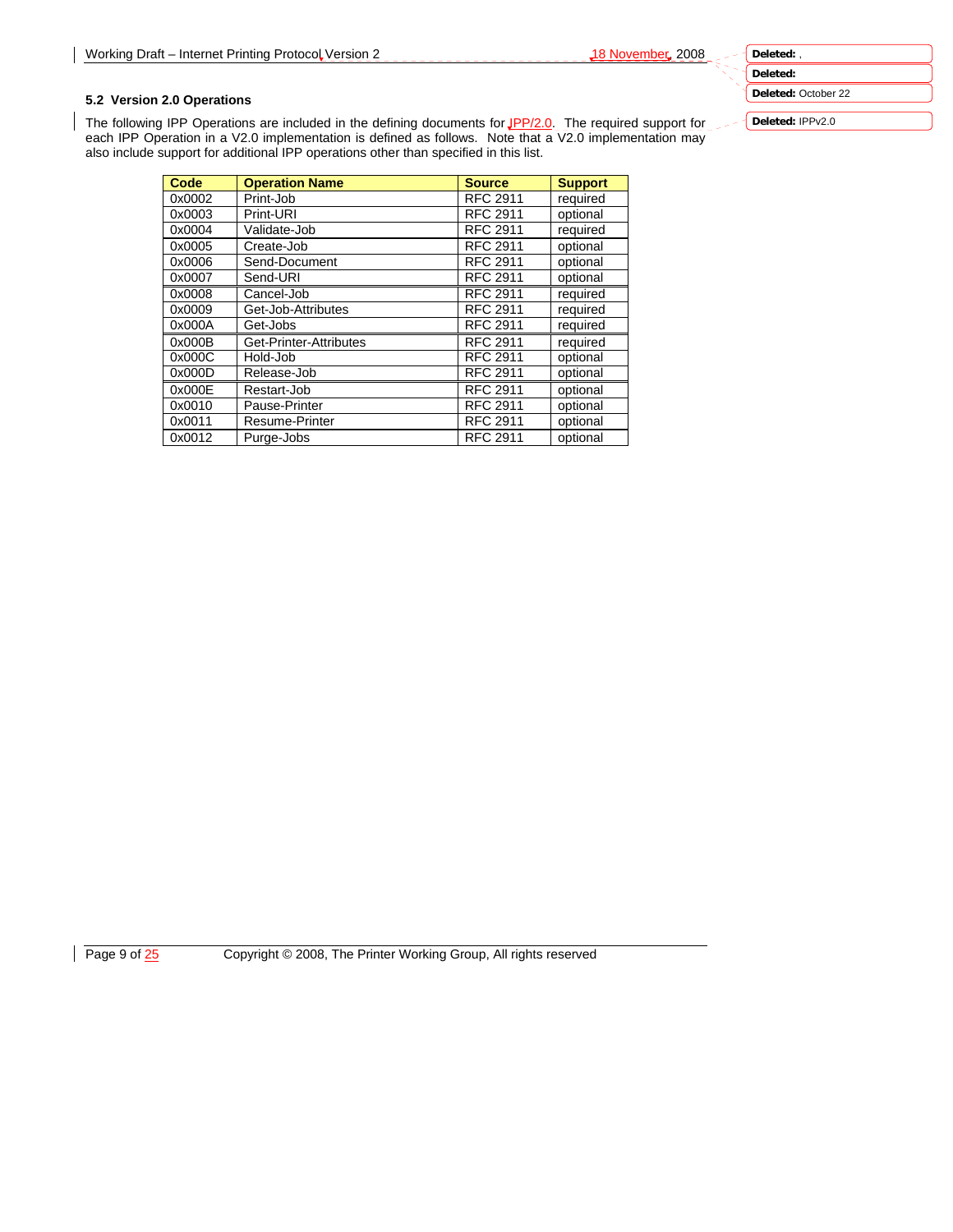**Deleted: Deleted:** October 22

## **5.3 Version 2.1 Operations**

The following IPP Operations are included in the defining documents for JPP/2.1. The required support for each IPP Operation in a V2.1 implementation is defined as follows. Note that a V2.1 implementation may also include support for additional IPP operations other than specified in this list.

| Code   | <b>Operation Name</b>           | <b>Source</b>   | <b>Support</b> |
|--------|---------------------------------|-----------------|----------------|
| 0x0002 | Print-Job                       | <b>RFC 2911</b> | required       |
| 0x0003 | Print-URI                       | <b>RFC 2911</b> | optional       |
| 0x0004 | Validate-Job                    | <b>RFC 2911</b> | required       |
| 0x0005 | Create-Job                      | <b>RFC 2911</b> | required       |
| 0x0006 | Send-Document                   | <b>RFC 2911</b> | required       |
| 0x0007 | Send-URI                        | <b>RFC 2911</b> | optional       |
| 0x0008 | Cancel-Job                      | <b>RFC 2911</b> | required       |
| 0x0009 | Get-Job-Attributes              | <b>RFC 2911</b> | required       |
| 0x000A | Get-Jobs                        | <b>RFC 2911</b> | required       |
| 0x000B | Get-Printer-Attributes          | <b>RFC 2911</b> | required       |
| 0x000C | Hold-Job                        | <b>RFC 2911</b> | required       |
| 0x000D | Release-Job                     | <b>RFC 2911</b> | required       |
| 0x000E | Restart-Job                     | <b>RFC 2911</b> | required       |
| 0x0010 | Pause-Printer                   | <b>RFC 2911</b> | required       |
| 0x0011 | Resume-Printer                  | <b>RFC 2911</b> | required       |
| 0x0012 | Purge-Jobs                      | <b>RFC 2911</b> | required       |
| 0x0013 | Set-Printer-Attributes          | <b>RFC 3380</b> | required       |
| 0x0014 | Set-Job-Attributes              | <b>RFC 3380</b> | required       |
| 0x0015 | Get-Printer-Supported-Values    | <b>RFC 3380</b> | required       |
| 0x0016 | Create-Printer-Subscriptions    | <b>RFC 3995</b> | required       |
| 0x0017 | Create-Job-Subscriptions        | <b>RFC 3995</b> | optional       |
| 0x0018 | Get-Subscription-Attributes     | <b>RFC 3995</b> | required       |
| 0x0019 | Get-Subscriptions               | <b>RFC 3995</b> | required       |
| 0x001A | Renew-Subscription              | <b>RFC 3995</b> | required       |
| 0x001B | Cancel-Subscription             | <b>RFC 3995</b> | required       |
| 0x001C | Get-Notifications               | <b>RFC 3995</b> | required       |
| 0x0022 | Enable-Printer                  | <b>RFC 3998</b> | required       |
| 0x0023 | Disable-Printer                 | <b>RFC 3998</b> | required       |
| 0x0024 | Pause-Printer-After-Current-Job | <b>RFC 3998</b> | optional       |
| 0x0025 | Hold-New-Jobs                   | <b>RFC 3998</b> | optional       |
| 0x0026 | Release-Held-New-Jobs           | <b>RFC 3998</b> | optional       |
| 0x0027 | Deactivate-Printer              | <b>RFC 3998</b> | optional       |
| 0x0028 | Activate-Printer                | <b>RFC 3998</b> | optional       |
| 0x0029 | <b>Restart-Printer</b>          | <b>RFC 3998</b> | optional       |
| 0x002A | Shutdown-Printer                | <b>RFC 3998</b> | optional       |
| 0x002B | Startup-Printer                 | <b>RFC 3998</b> | optional       |
| 0x002C | Reprocess-Job                   | <b>RFC 3998</b> | optional       |
| 0x002D | Cancel-Current-Job              | <b>RFC 3998</b> | optional       |
| 0x002E | Suspend-Current-Job             | <b>RFC 3998</b> | optional       |
| 0x002F | Resume-Job                      | <b>RFC 3998</b> | optional       |
| 0x0030 | Promote-Job                     | <b>RFC 3998</b> | optional       |
| 0x0031 | Schedule-Job-After              | <b>RFC 3998</b> | optional       |

**Deleted:** IPPv2.1

Page 10 of  $\frac{25}{25}$  Copyright © 2008, The Printer Working Group, All rights reserved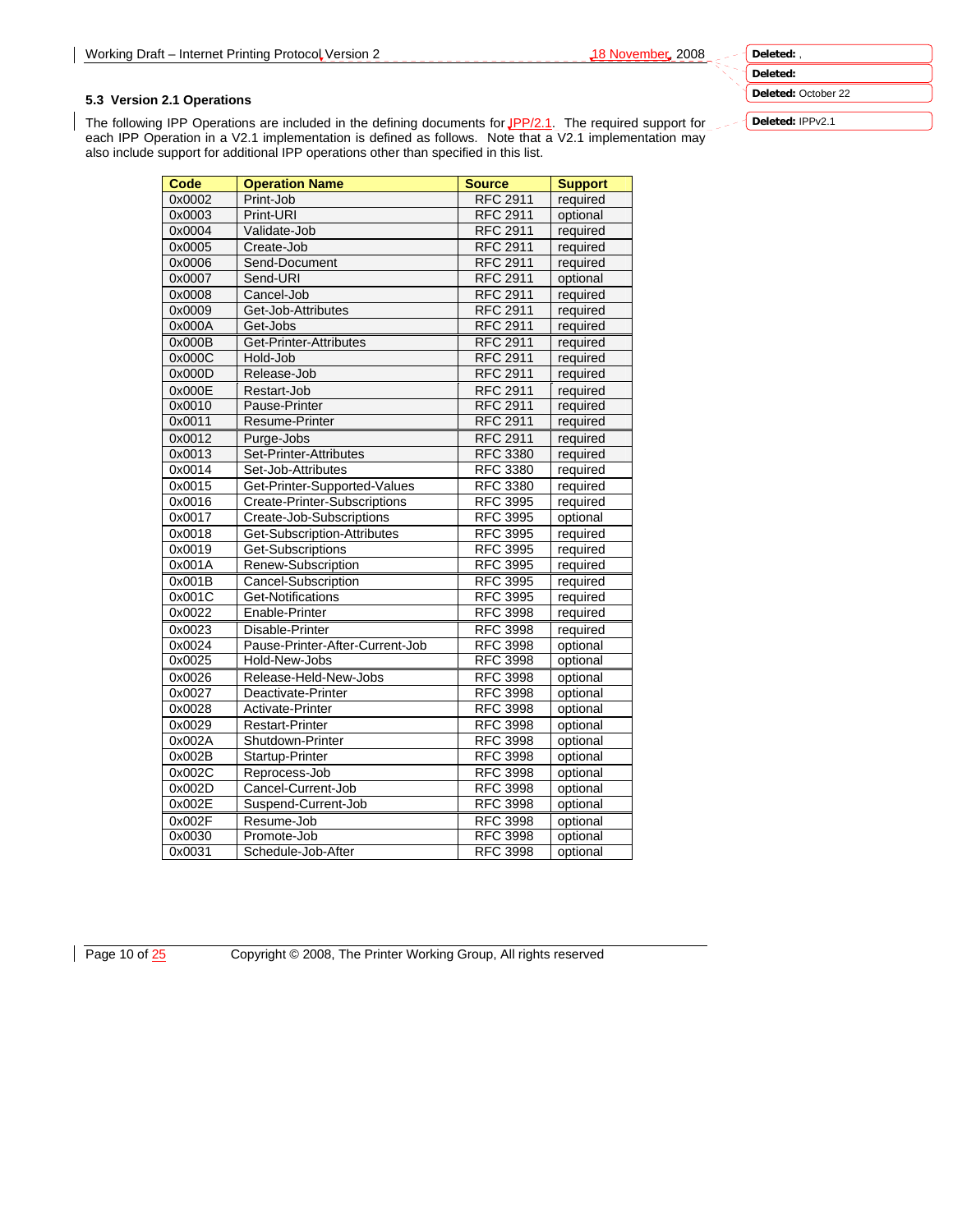**Deleted:** October 22

## **5.4 Version 2.2 Operations**

The following IPP Operations are included in the defining documents for JPP/2.2. The required support for each IPP Operation in a V2.2 implementation is defined as follows.

| Code   | <b>Operation Name</b>           | <b>Source</b>     | <b>Support</b> |
|--------|---------------------------------|-------------------|----------------|
| 0x0002 | Print-Job                       | <b>RFC 2911</b>   | required       |
| 0x0003 | Print-URI                       | <b>RFC 2911</b>   | optional       |
| 0x0004 | Validate-Job                    | <b>RFC 2911</b>   | required       |
| 0x0005 | Create-Job                      | <b>RFC 2911</b>   | required       |
| 0x0006 | Send-Document                   | <b>RFC 2911</b>   | required       |
| 0x0007 | Send-URI                        | <b>RFC 2911</b>   | optional       |
| 0x0008 | Cancel-Job                      | <b>RFC 2911</b>   | required       |
| 0x0009 | Get-Job-Attributes              | <b>RFC 2911</b>   | required       |
| 0x000A | Get-Jobs                        | <b>RFC 2911</b>   | required       |
| 0x000B | Get-Printer-Attributes          | <b>RFC 2911</b>   | required       |
| 0x000C | Hold-Job                        | <b>RFC 2911</b>   | required       |
| 0x000D | Release-Job                     | <b>RFC 2911</b>   | required       |
| 0x000E | Restart-Job                     | <b>RFC 2911</b>   | required       |
| 0x0010 | Pause-Printer                   | <b>RFC 2911</b>   | required       |
| 0x0011 | Resume-Printer                  | <b>RFC 2911</b>   | required       |
| 0x0012 | Purge-Jobs                      | <b>RFC 2911</b>   | required       |
| 0x0013 | Set-Printer-Attributes          | <b>RFC 3380</b>   | required       |
| 0x0014 | Set-Job-Attributes              | <b>RFC 3380</b>   | required       |
| 0x0015 | Get-Printer-Supported-Values    | <b>RFC 3380</b>   | required       |
| 0x0016 | Create-Printer-Subscriptions    | <b>RFC 3995</b>   | required       |
| 0x0017 | Create-Job-Subscriptions        | <b>RFC 3995</b>   | optional       |
| 0x0018 | Get-Subscription-Attributes     | <b>RFC 3995</b>   | required       |
| 0x0019 | Get-Subscriptions               | <b>RFC 3995</b>   | required       |
| 0x001A | Renew-Subscription              | <b>RFC 3995</b>   | required       |
| 0x001B | Cancel-Subscription             | <b>RFC 3995</b>   | required       |
| 0x001C | Get-Notifications               | <b>RFC 3995</b>   | required       |
| 0x0022 | Enable-Printer                  | <b>RFC 3998</b>   | required       |
| 0x0023 | Disable-Printer                 | <b>RFC 3998</b>   | required       |
| 0x0024 | Pause-Printer-After-Current-Job | <b>RFC 3998</b>   | required       |
| 0x0025 | Hold-New-Jobs                   | <b>RFC 3998</b>   | required       |
| 0x0026 | Release-Held-New-Jobs           | <b>RFC 3998</b>   | required       |
| 0x0027 | Deactivate-Printer              | <b>RFC 3998</b>   | required       |
| 0x0028 | Activate-Printer                | <b>RFC 3998</b>   | required       |
| 0x0029 | <b>Restart-Printer</b>          | <b>RFC 3998</b>   | required       |
| 0x002A | Shutdown-Printer                | <b>RFC 3998</b>   | required       |
| 0x002B | Startup-Printer                 | <b>RFC 3998</b>   | required       |
| 0x002C | Reprocess-Job                   | <b>RFC 3998</b>   | optional       |
| 0x002D | Cancel-Current-Job              | <b>RFC 3998</b>   | required       |
| 0x002E | Suspend-Current-Job             | <b>RFC 3998</b>   | required       |
| 0x002F | Resume-Job                      | <b>RFC 3998</b>   | required       |
| 0x0030 | Promote-Job                     | <b>RFC 3998</b>   | required       |
| 0x0031 | Schedule-Job-After              | <b>RFC 3998</b>   | required       |
| 0x0033 | Cancel-Document                 | PWG 5100.5        | required       |
| 0x0034 | Get-Document-Attributes         | <b>PWG 5100.5</b> | required       |
| 0x0035 | Get-Documents                   | <b>PWG 5100.5</b> | required       |
| 0x0036 | Delete-Document                 | <b>PWG 5100.5</b> | required       |
| 0x0037 | Set-Document-Attributes         | PWG 5100.5        | required       |

Page 11 of  $\frac{25}{25}$  Copyright © 2008, The Printer Working Group, All rights reserved

**Deleted:** 

**Deleted:** IPPv2.2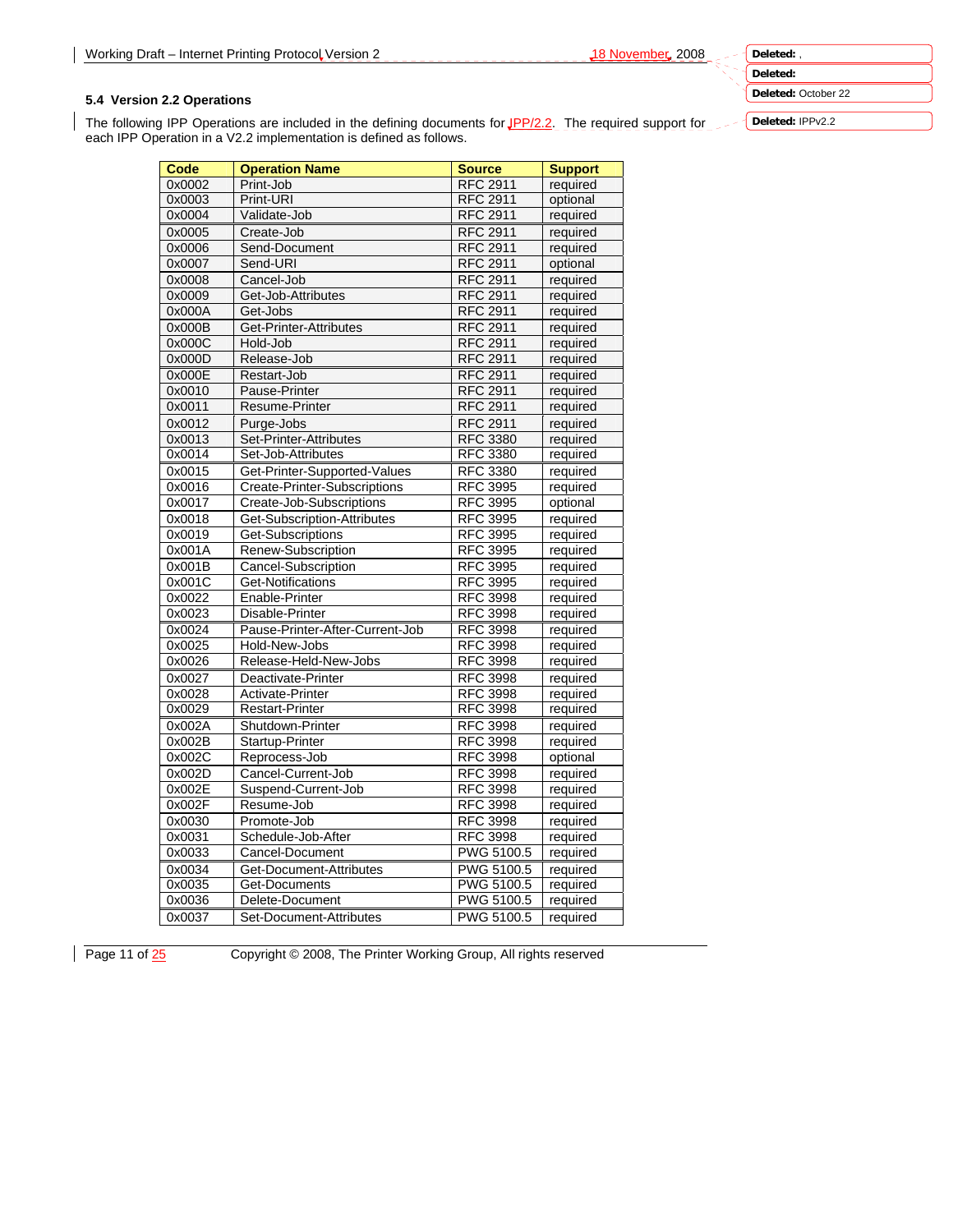**Deleted:** , **Deleted: Deleted:** October 22

# **6 Conformance Requirements**

## **6.1 Printer Conformance Requirements**

To claim conformance to this specification, a printer vendor MUST support all IPP Operations and the associated Attributes specified as required for the indicated IPP 2.0, 2.1, or 2.2 version. In addition, the implementation MUST comply with the conformance requirement for an IPP Object, as specified in [RFC2911] section 5.2. Also, JPP/2.1 and JPP/2.2 MUST conform to the Job and Printer Administrative operations requirements, as specified in [RFC3998] section 11.

# **6.2 Client Conformance Requirements**

To claim conformance to this specification, a client vendor MUST explicitly identify the IPP Operations and the associated Attributes included in the implementation. In addition, the implementation MUST comply with conformance requirement for an IPP Client, as specified in [RFC2911] section 5.1.

# **6.3 HTTP Conformance**

The IPP/1.1 specification [RFC2911] requires transport over HTTP/1.1 as defined in RFC 2616. Many implementations historically have not used a HTTP/1.1 transport or provided complete HTTP/1.1 support.

To claim compliance with any of the IPPv2 versions, an implementation MUST support the complete HTTP/1.1 protocol as defined in RFC 2616, including chunking as defined in section 3.6.1 and the Expect header as defined in section 5.3.

In addition, implementations supporting TLS encryption MUST support the HTTP Upgrade protocol as defined in RFC 2817.

# **6.4 IPP Unsupported Attributes**

The JPP/1.1 specification [RFC2911] requires that IPP attributes received, that are not supported or not understood, are to be processed according to the defined procedures, and an appropriate status code returned. Many implementations historically have not conformed to this requirement, causing communication problems and failed printing.

To claim compliance with any of the IPPv2 versions, an implementation MUST correctly process attributes, values, or groups that are not supported per RFC 2911, sections 3.1.7, 3.1.8, 3.2.1.2, 3.3.5.1, 3.3.7.1, 4.1.2.3, and 13.1.2.2, including collection attributes as defined in RFC 3382, section 7.

For example, implementations MUST support reading the IPP noValue tag as a valid value for an attribute that normally would be encoded as an enum, integer, name, or keyword value tag. Similarly, implementations MUST correctly process (or ignore) collection values as defined by RFC 3382, even if the implementation does not support the media-col attribute itself.

# **7 IANA and PWG Considerations**

This section contains the exact registration information for IANA to update the procedures defined in [RFC2911].

The following new keyword values are defined for the ipp-versions-supported attribute [RFC2911]:

- '2.0': Meets all the conformance requirements of IPP version 2.0, as specified in PWG 51XX.X, in addition to the requirements for  $JPP/1.1$  as specified in  $JRFC2911]$  and  $JRFC2910]$ .
- '2.1': Meets all the conformance requirements of IPP version 2.1, as specified in PWG 51XX.X, in addition to the requirements for IPP 2.0 as specified above.
- '2.2': Meets all the conformance requirements of IPP version 2.2, as specified in PWG 51XX.X, in addition to the requirements for IPP 2.1 as specified above.

Page 12 of  $\frac{25}{25}$  Copyright © 2008, The Printer Working Group, All rights reserved

**Deleted:** IPPv2.1 **Deleted:** IPPv2.2

**Deleted:** IPPv1.1

**Deleted:** IPPv1.1

**Deleted:** TBD

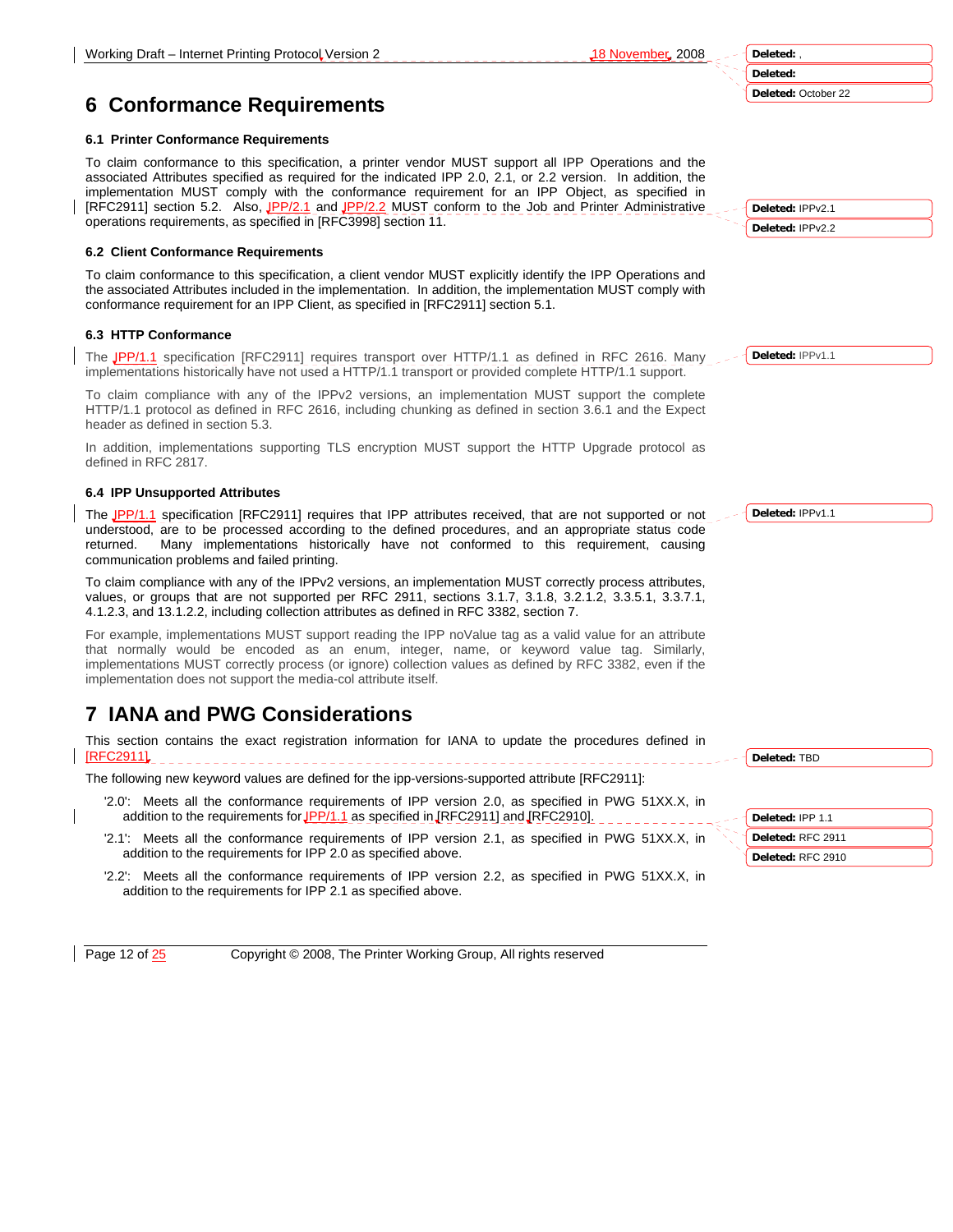**Deleted:** October 22

NOTE TO PWG Secretary: When this document is published, replace 51XX.X with the PWG ISTO document number assigned to this specification.

# **8 Internationalization Considerations**

IPP/1.1 [RFC2911] requires conforming Printer implementations to support the UTF-8 [RFC3629] encoding of Unicode [UNICODE] [ISO10646].

For interoperability and best practice support for multiple languages, IPP/2.0 conforming Printer implementations SHOULD support Network Unicode [RFC5198] - which REQUIRES transmission of wellformed UTF-8 strings and RECOMMENDS transmission of normalized UTF-8 strings in Normalization Form C (NFC) [UAX15].

Unicode NFC is defined as the result of performing Canonical Decomposition (into base characters and combining marks) followed by Canonical Composition (into canonical composed characters wherever Unicode has assigned them).

NOTE WELL - Performing normalization on UTF-8 strings received from IPP clients and subsequently storing the results (e.g., in IPP Job objects) could cause false negatives in IPP client searches and failed access (e.g., to IPP Printers with percent-encoded UTF-8 URIs now 'hidden').

# **9 Security Considerations**

For interoperability and better support for security, the required TLS support and mandatory cipher suite for each IPP version is defined in the following table:

| <b>Version</b> | <b>TLS Version</b>   | <mark>∥ TLS Requirement /</mark> | <b>Mandatory TLS Cipher Suite</b> |                  |
|----------------|----------------------|----------------------------------|-----------------------------------|------------------|
| JPP/1.1        | 1.0 IRFC22461        | should (per [RFC2911])           | TLS DHE DSS WITH 3DES EDE CBC SHA | Deleted: IPPv1.1 |
| IPP/2.0        | 1.1 <b>IRFC43461</b> | SHOULD                           | TLS RSA WITH 3DES EDE CBC SHA     | Deleted: v       |
| IPP/2.1        | 1.2 IRFC52461        | SHOULD                           | TLS RSA WITH AES 128 CBC SHA      | Deleted: v       |
| IPP/2.2        | 1.2 IRFC52461        | MUST                             | TLS RSA WITH AES 128 CBC SHA      | Deleted: v       |

# **10 References**

#### **10.1 Normative References**

[ISO10646] "Information Technology - Universal Multiple-octet Coded Character Set (UCS)", ISO/IEC Standard 10646, 2006.

| [PWG5100.1]<br>PWG Candidate Standard 5100.1-2001, IPP "finishings" attribute values extension, February 2001.<br>Available at: ftp://ftp.pwg.org/pub/pwg/candidates/cs-ippfinishings10-20010205-5100.1.pdf, .doc | Deleted: |
|-------------------------------------------------------------------------------------------------------------------------------------------------------------------------------------------------------------------|----------|
| [PWG5100.2]<br>PWG Candidate Standard 5100.2-2001, IPP "output-bin" attribute extension, February 2001.<br>Available at: ftp://ftp.pwg.org/pub/pwg/candidates/cs-ippoutputbin10-20010207-5100.2.pdf, .doc         | Deleted: |
| [PWG5100.3]<br>PWG Candidate Standard 5100.3-2001, IPP Production Printing Attributes - Set 1, February 2001.<br>Available at: ftp://ftp.pwg.org/pub/pwg/candidates/cs-ippprodprint10-20010212-5100.3.pdf, .doc   | Deleted: |

Page 13 of  $\frac{25}{25}$  Copyright © 2008, The Printer Working Group, All rights reserved

**Deleted:**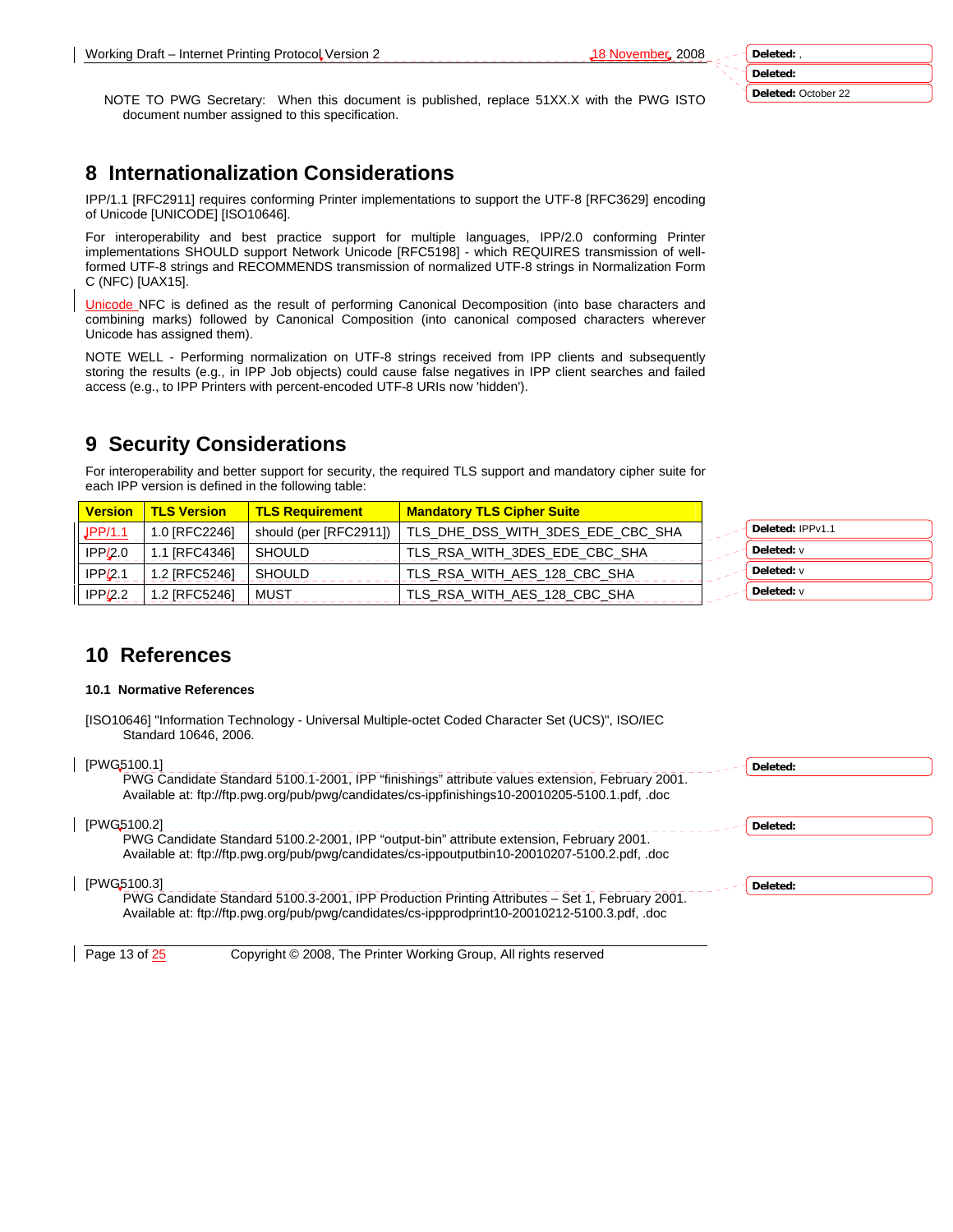| Working Draft - Internet Printing Protocol Version 2                                                                                                                                            | 18 November, 2008 | Deleted:,                                                                  |
|-------------------------------------------------------------------------------------------------------------------------------------------------------------------------------------------------|-------------------|----------------------------------------------------------------------------|
|                                                                                                                                                                                                 |                   | Deleted:                                                                   |
|                                                                                                                                                                                                 |                   | Deleted: October 22                                                        |
| [PWG5100.5]<br>PWG Candidate Standard 5100.5, IPP Document Object, October 2003. Available at:<br>ftp://ftp.pwg.org/pub/pwg/candidates/cs-ippdocobject10-20031031-5100.5.pdf, .doc              |                   | Deleted:                                                                   |
| [PWG5100.6]<br>PWG Candidate Standard 5100.6, IPP Page Overrides, October 2003. Available at:<br>ftp://ftp.pwg.org/pub/pwg/candidates/cs-ipppageoverride10-20031031-5100.6.pdf, .doc            |                   | Deleted:                                                                   |
| [PWG5100.7]                                                                                                                                                                                     |                   | Deleted:                                                                   |
| PWG Candidate Standard 5100.7, IPP Job Extensions, October 2003. Available at:<br>ftp://ftp.pwg.org/pub/pwg/candidates/cs-ippjobext10-20031031-5100.7.pdf, .doc                                 |                   |                                                                            |
| [PWG5100.8]                                                                                                                                                                                     |                   | Deleted:                                                                   |
| PWG Candidate Standard 5100.8, IPP "-actual" attributes, March 2003. Available at:<br>ftp://ftp.pwg.org/pub/pwg/candidates/cs-ippactuals10-20030313-5100.8.pdf, .doc                            |                   |                                                                            |
| [PWG5101.1]                                                                                                                                                                                     |                   | Deleted:                                                                   |
| PWG Candidate Standard 5101.1-2002, Media Standardized Names, February 2002. Available at:<br>ftp://ftp.pwg.org/pub/pwg/candidates/cs-pwgmsn10-20020226-5101.1.pdf, .doc                        |                   |                                                                            |
|                                                                                                                                                                                                 |                   | Deleted:                                                                   |
| [RFC2119]<br>Key words for use in RFCs to Indicate Requirement Levels, RFC 2119, Bradner. March 1997.<br>http://www.ietf.org/rfc/rfc2246.txt                                                    |                   | Formatted: Indent: First line: 0",<br>Space Before: 0 pt, Tabs: 4.5", Left |
|                                                                                                                                                                                                 |                   | Formatted: Font:                                                           |
| [RFC2246] T.Dierks, C. Allen, "Transport Layer Security 1.0", RFC 2246, January 1999,<br>http://www.ietf.org/rfc/rfc2246.txt                                                                    |                   |                                                                            |
| [RFC2616]<br>Hypertext Transfer Protocol -- HTTP/1.1. R. Fielding, J. Gettys, J. Mogul, H. Frystyk, L. Masinter, P.<br>Leach, T. Berners-Lee. June 1999.<br>http://www.ietf.org/rfc/rfc2616.txt |                   |                                                                            |
| [RFC2817]                                                                                                                                                                                       |                   |                                                                            |
| Upgrading to TLS Within HTTP/1.1. R. Khare, S. Lawrence. May 2000.                                                                                                                              |                   |                                                                            |
| http://www.ietf.org/rfc/rfc2817.txt                                                                                                                                                             |                   | Formatted: Font:                                                           |
| [RFC2910]<br>R. Herriot, S. Butler, P. Moore, R. Tuner, J. Wenn "Internet Printing Protocol/1.1: Encoding and<br>Transport", RFC 2910, September, 2000.                                         |                   |                                                                            |
| http://www.ietf.org/rfc/rfc2910.txt                                                                                                                                                             |                   | Formatted: Font:                                                           |
| [RFC2911]<br>R. deBry, T. Hastings, R. Herriot, S. Isaacson, P. Powell, "Internet Printing Protocol/1.1: Model and<br>Semantics", RFC 2911, September, 2000.                                    |                   |                                                                            |
| http://www.ietf.org/rfc/rfc2911.txt                                                                                                                                                             |                   | Formatted: Font:                                                           |
| [RFC3380]                                                                                                                                                                                       |                   |                                                                            |
| J. Hastings, R. Herriot, C. Kugler, H. Lewis, "Internet Printing Protocol (IPP): Job and Printer Set t                                                                                          |                   | Deleted:                                                                   |
| Operations", RFC 3380, September 2002.<br>http://www.ietf.org/rfc/rfc3380.txt                                                                                                                   |                   | Formatted: Indent: Left: 0.35"                                             |
|                                                                                                                                                                                                 |                   | Formatted: Font:                                                           |
| $F^{\text{max}}$                                                                                                                                                                                |                   |                                                                            |

[RFC3381]

T. Hastings, H. Lewis, R. Bergman, "Internet Printing Protocol (IPP): Job Progress Attributes,

Page 14 of  $\frac{25}{2}$  Copyright © 2008, The Printer Working Group, All rights reserved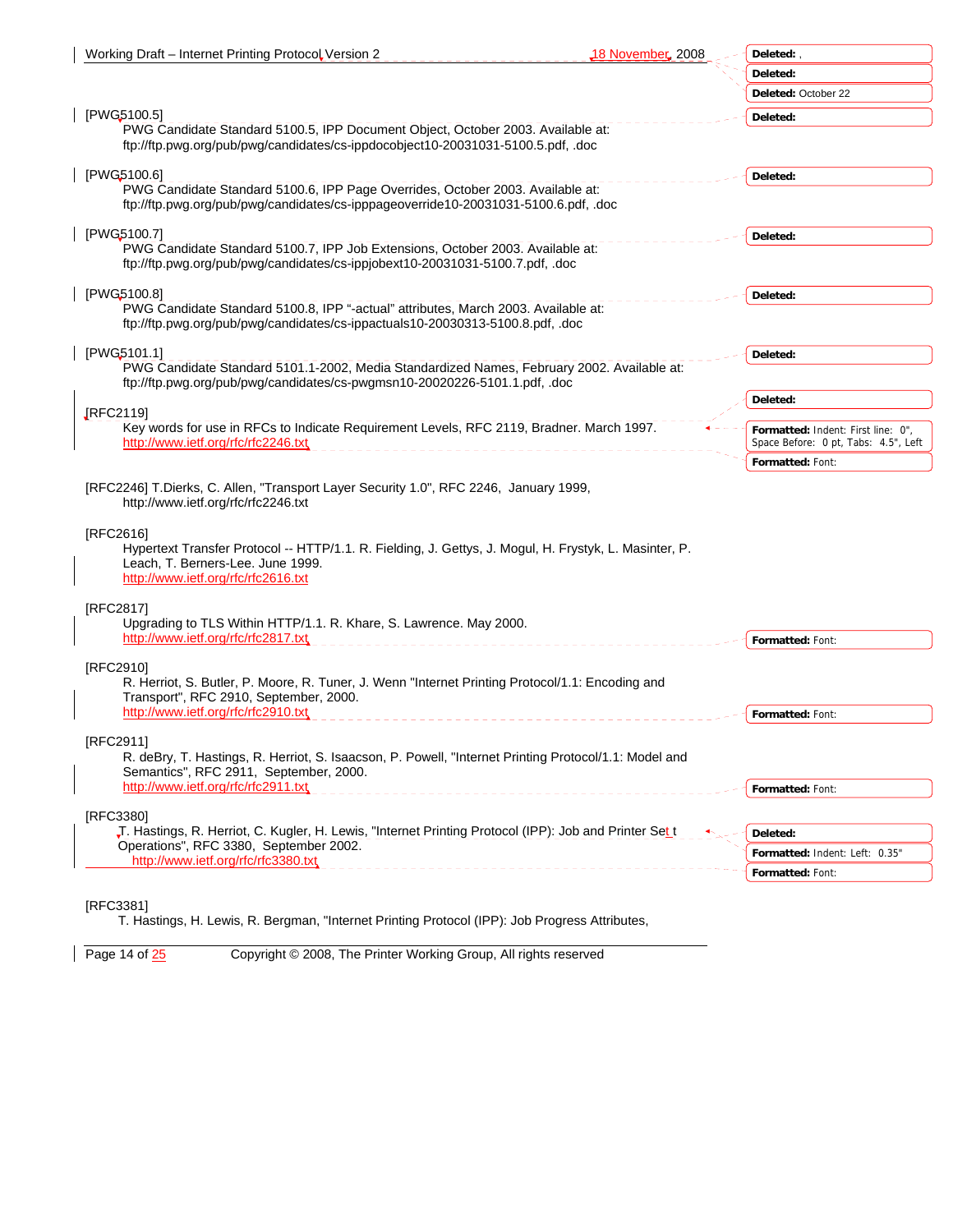| Working Draft - Internet Printing Protocol Version 2                                                                                                                                                       | 18 November 2008<br>Deleted:,                      |
|------------------------------------------------------------------------------------------------------------------------------------------------------------------------------------------------------------|----------------------------------------------------|
|                                                                                                                                                                                                            | Deleted:                                           |
| RFC 3381, September 2002.                                                                                                                                                                                  | Deleted: October 22                                |
| http://www.ietf.org/rfc/rfc3381.txt                                                                                                                                                                        | Formatted: Indent: Left: 0.4",<br>Tabs: 4.5", Left |
| [RFC3382]                                                                                                                                                                                                  | Formatted: Font:                                   |
| R. deBry, R. Herriot, T. Hastings, K. Ocke, P. Zehler, "Internet Printing Protocol (IPP): The 'collection'<br>Attribute Syntax", RFC 2566, September 2002.<br>http://www.ietf.org/rfc/rfc3382.txt          |                                                    |
| <b>IRFC3510]</b><br>R. Herriot, I. McDonald, "Internet Printing Protocol/1.1: IPP URL Scheme", RFC 2910, September,<br>2000.                                                                               | Deleted: ¶                                         |
| http://www.ietf.org/rfc/rfc3510.txt                                                                                                                                                                        |                                                    |
|                                                                                                                                                                                                            | Deleted: ¶                                         |
| JRFC3629] F. Yergeau, "UTF-8 Transformation of ISO 10646", RFC 3629, November 2003,<br>http://www.ietf.org/rfc/rfc3629.txt                                                                                 |                                                    |
| [RFC3995]<br>R. Herriot, T. Hastings, "Internet Printing Protocol/1.1: IPP Event Notifications and Subscriptions",<br>RFC 3995, March 2005.<br>http://www.ietf.org/rfc/rfc3995.txt                         |                                                    |
|                                                                                                                                                                                                            | Deleted: ¶                                         |
| [RFC3996]<br>R. Herriot, T. Hastings, H. Lewis, "Internet Printing Protocol (IPP): The 'ippget' Delivery Method for<br>Event Notifications", RFC 3996, March, 2005.<br>http://www.ietf.org/rfc/rfc3996.txt |                                                    |
| <b>IRFC39981</b><br>Kugler, Lewis, Hastings. "Internet Printing Protocol (IPP): Job and Printer Administrative<br>Operations", RFC 3998, March, 2005. http://www.ietf.org/rfc/rfc3998.txt                  | Deleted: ¶                                         |
| JRFC4346] T.Dierks, E. Rescorla, "Transport Layer Security 1.1", RFC 4346, April 2006,<br>http://www.ietf.org/rfc/rfc4346.txt                                                                              | Deleted: ¶                                         |
| [RFC5198]                                                                                                                                                                                                  |                                                    |
| J. Klensin, M. Padlipsky. "Unicode Format for Network Interchange", RFC 5198, March, 2008.<br>http://www.ietf.org/rfc/rfc5198.txt                                                                          |                                                    |
|                                                                                                                                                                                                            | Deleted: ¶                                         |
| , [RFC5246] T.Dierks, E. Rescorla, "Transport Layer Security 1.2", RFC 5246, August 2008,<br>http://www.ietf.org/rfc/rfc5246.txt                                                                           |                                                    |
| [UAX15] M. Davis, M. Duerst, "Unicode Normalization Forms", Unicode Standard Annex 15, March 2008,<br>http://www.unicode.org/reports/tr15/                                                                 |                                                    |
| [UNICODE] M. Davis, et al, "Unicode Standard v5.1.0", Unicode Standard, April 2008,<br>http://www.unicode.org/versions/Unicode5.1.0/                                                                       |                                                    |
| 10.2 Informative References                                                                                                                                                                                |                                                    |
| [RFC2565]                                                                                                                                                                                                  |                                                    |
| R. Herriot, S. Butler, P. Moore, R. Turner, "Internet Printing Protocol/1.0: Encoding and Transport",<br>RFC 2565, April, 1999. http://www.ietf.org/rfc/rfc2565.txt                                        |                                                    |

Page 15 of  $\frac{25}{2}$  Copyright © 2008, The Printer Working Group, All rights reserved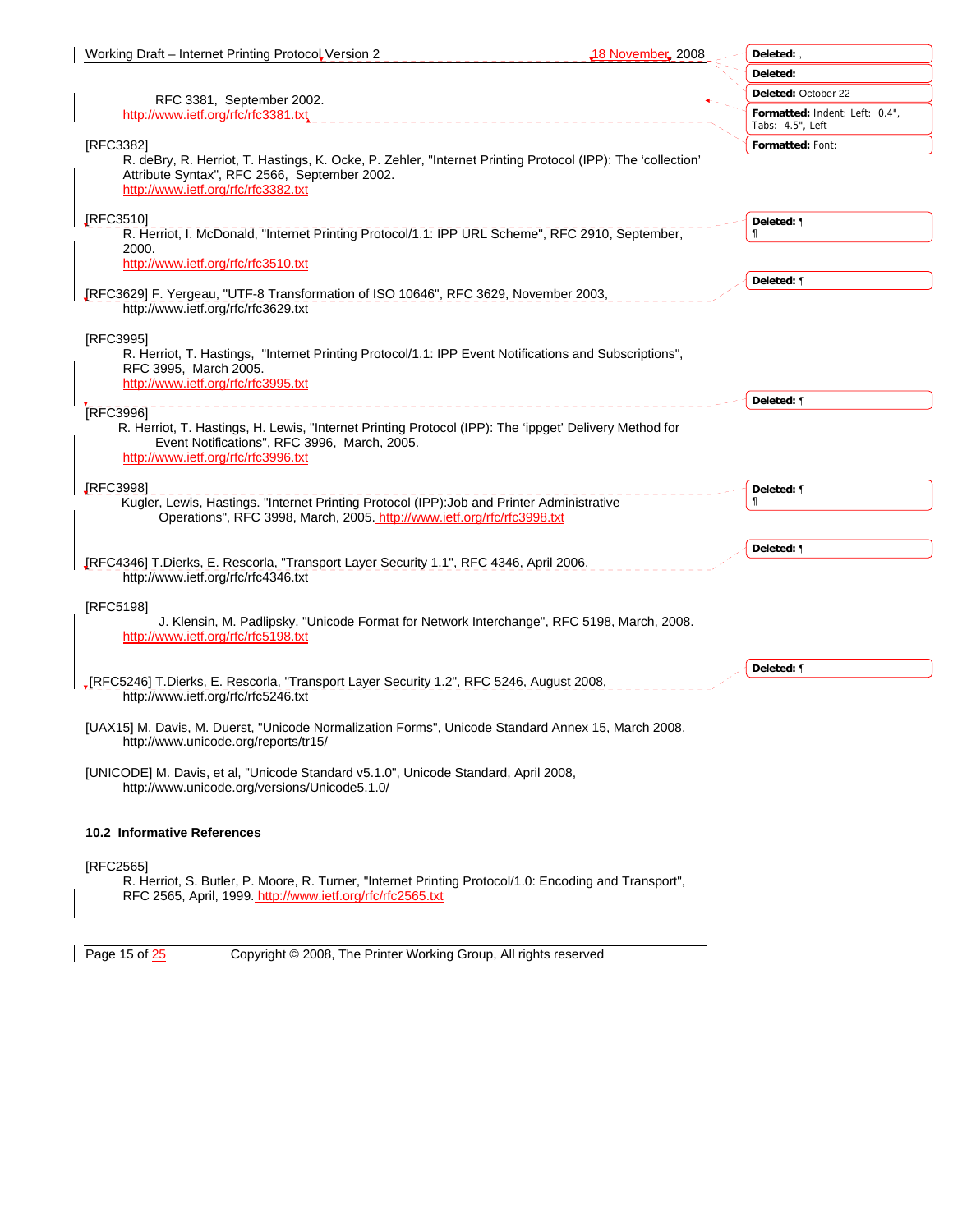| Working Draft – Internet Printing Protocol Version 2<br>$\downarrow$ 18 November, 2008                                                                                          | Deleted:                    |
|---------------------------------------------------------------------------------------------------------------------------------------------------------------------------------|-----------------------------|
|                                                                                                                                                                                 | Deleted:                    |
|                                                                                                                                                                                 | Deleted: October 22         |
| <b>IRFC2566</b> ]                                                                                                                                                               | Deleted: ¶                  |
| R. deBry, T. Hastings, R. Herriot, S. Isaacson, P. Powell, "Internet Printing Protocol/1.0: Model and<br>Semantics", RFC 2566, April, 1999. http://www.ietf.org/rfc/rfc2566.txt |                             |
| $\sqrt{\text{RFC2567}}$                                                                                                                                                         | Deleted: ¶                  |
| D. Wright, IETF IPP Design Goals, RFC 2567, April 1999. http://www.ietf.org/rfc/rfc2567.txt                                                                                     |                             |
| $\sqrt{\text{RFC3196}}$                                                                                                                                                         | Deleted: ¶                  |
| T. Hastings, C. Manros, K. Kugler, H. Holst, P. Zehler, "Internet Printing Protocol/1.1:<br>Implementor's Guide", RFC 3196, November, 2001. http://www.ietf.org/rfc/rfc3196.txt |                             |
|                                                                                                                                                                                 | Deleted: ¶                  |
| <b>11 Required Attributes</b>                                                                                                                                                   |                             |
| This section defines the IPP attributes required to be supported for conformance to each of the IPP/2.x                                                                         |                             |
| Jevels and also provides a reference to the JPP $/1.1$ required attributes.                                                                                                     | Deleted: version 2.X        |
|                                                                                                                                                                                 | Deleted: currently required |

**Deleted:** version

Page 16 of 25 Copyright © 2008, The Printer Working Group, All rights reserved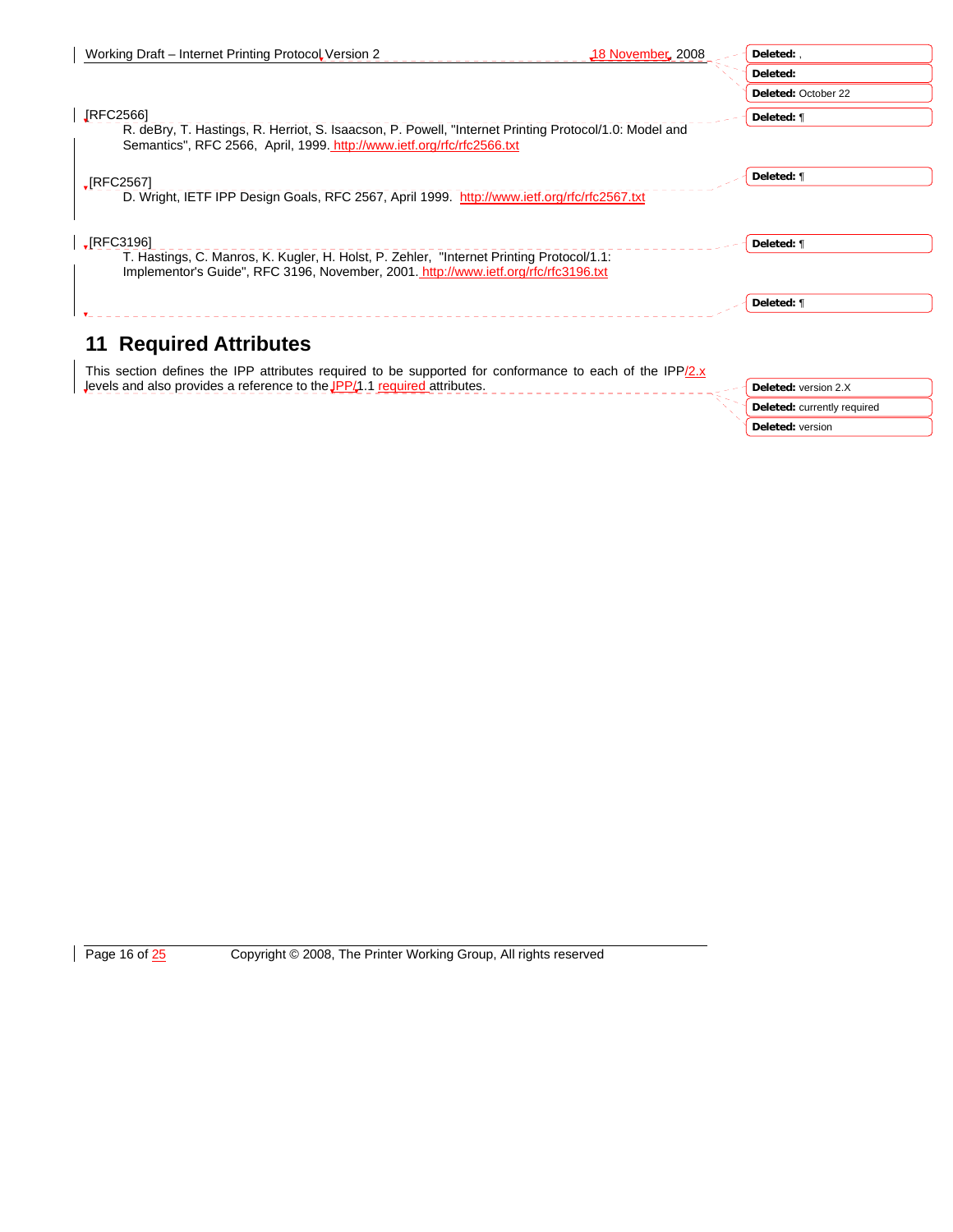## **Deleted: Deleted:** October 22

## **11.1 Version 1.1 Attributes**

The following IPP Attributes are required to be supported for JPP/1.1 implementations. Note that an IPP/1.1 implementation may also include support for additional IPP Attributes other than those specified in this list.

**Deleted:** IPPv1.1 **Deleted:** V1.1

| <b>Attribute Name</b>                | <b>Object</b> | <b>Source</b>   |
|--------------------------------------|---------------|-----------------|
| attributes-charset                   | operation/all | <b>RFC 2911</b> |
| attributes-natural-language          | operation/all | <b>RFC 2911</b> |
| charset-configured                   | Printer       | <b>RFC 2911</b> |
| charset-supported                    | Printer       | <b>RFC 2911</b> |
| compression                          | Job           | <b>RFC 2911</b> |
| compression-supported                | Printer       | <b>RFC 2911</b> |
| document-format                      | Job           | <b>RFC 2911</b> |
| document-format-default              | Printer       | <b>RFC 2911</b> |
| document-format-supported            | Printer       | <b>RFC 2911</b> |
| document-name                        | Job           | <b>RFC 2911</b> |
| generated-natural-language-supported | Printer       | <b>RFC 2911</b> |
| ipp-attribute-fidelity               | Job           | <b>RFC 2911</b> |
| ipp-versions-supported               | Printer       | <b>RFC 2911</b> |
| iob-id                               | Job           | <b>RFC 2911</b> |
| job-name                             | Job           | <b>RFC 2911</b> |
| job-originating-user-name            | Job           | <b>RFC 2911</b> |
| job-printer-up-time                  | Job           | <b>RFC 2911</b> |
| job-printer-uri                      | Job           | <b>RFC 2911</b> |
| iob-state                            | Job           | <b>RFC 2911</b> |
| job-state-reasons                    | Job           | <b>RFC 2911</b> |
| job-uri                              | Job           | <b>RFC 2911</b> |
| limit                                | operation     | <b>RFC 2911</b> |
| my-jobs                              | operation     | <b>RFC 2911</b> |
| natural-language-configured          | Printer       | <b>RFC 2911</b> |
| operations-supported                 | Printer       | <b>RFC 2911</b> |
| pdl-override-supported               | Printer       | <b>RFC 2911</b> |
| printer-is-accepting-jobs            | Printer       | <b>RFC 2911</b> |
| printer-name                         | Printer       | <b>RFC 2911</b> |
| printer-state                        | Printer       | <b>RFC 2911</b> |
| printer-state-reasons                | Printer       | <b>RFC 2911</b> |
| printer-up-time                      | Printer       | <b>RFC 2911</b> |
| printer-uri                          | operation     | <b>RFC 2911</b> |
| printer-uri-supported                | Printer       | <b>RFC 2911</b> |
| queued-job-count                     | Printer       | <b>RFC 2911</b> |
| requested-attributes                 | operation     | <b>RFC 2911</b> |
| requesting-user-name                 | operation     | <b>RFC 2911</b> |
| time-at-completed                    | Job           | <b>RFC 2911</b> |
| time-at-creation                     | Job           | <b>RFC 2911</b> |
| time-at-processing                   | Job           | <b>RFC 2911</b> |
| uri-authentication-supported         | Printer       | <b>RFC 2911</b> |
| uri-security-supported               | Printer       | <b>RFC 2911</b> |
| which-jobs                           | operation     | <b>RFC 2911</b> |
|                                      |               |                 |

Page 17 of  $\frac{25}{2}$  Copyright © 2008, The Printer Working Group, All rights reserved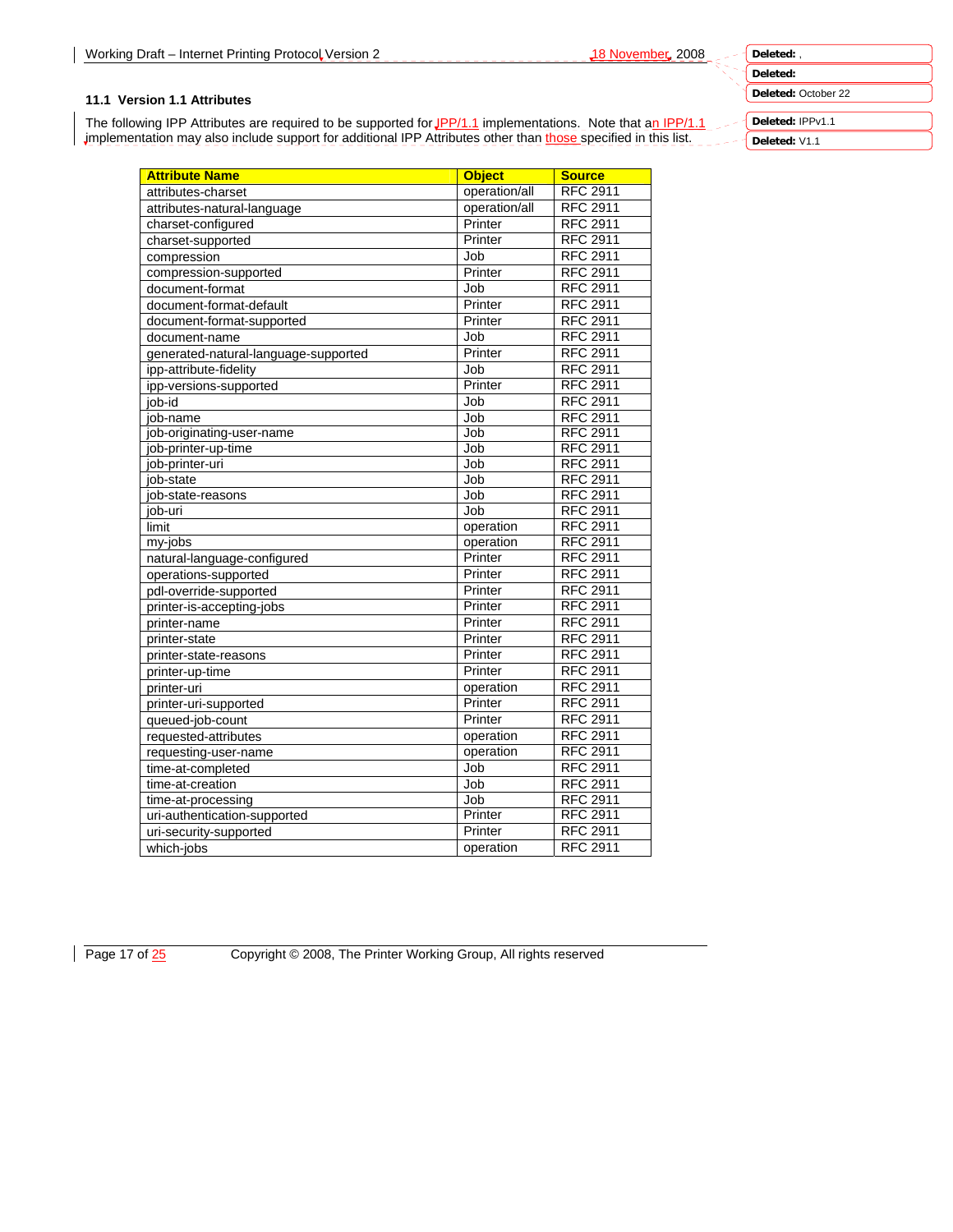**Deleted:** October 22

# **Deleted:** IPPv2.0

**Deleted:** IPPv1.1

**Deleted:** V2.0

#### **11.2 Version 2.0 Attributes**

The following IPP Attributes are required to be supported for JPP/2.0, in addition to all the attributes listed in paragraph 11.1 as required for JPP/1.1 implementations. Note that an IPP/2.0 implementation may also include support for additional IPP Attributes other than those specified in this list.

| <b>Attribute Name</b>              | <b>Object</b> | <b>Source</b>   |
|------------------------------------|---------------|-----------------|
| color-supported                    | Printer       | <b>RFC 2911</b> |
| Copies                             | Job           | <b>RFC 2911</b> |
| copies-default                     | Printer       | <b>RFC 2911</b> |
| copies-supported                   | Printer       | <b>RFC 2911</b> |
| Finishings                         | Job           | <b>RFC 2911</b> |
| finishings-default                 | Printer       | <b>RFC 2911</b> |
| finishings-supported               | Printer       | <b>RFC 2911</b> |
| orientation-requested              | Job           | <b>RFC 2911</b> |
| orientation-requested-default      | Printer       | <b>RFC 2911</b> |
| orientation-requested-supported    | Printer       | <b>RFC 2911</b> |
| output-bin                         | Job           | PWG 5100.2      |
| media (note 1)                     | Job           | <b>RFC 2911</b> |
| media-default (note 1)             | Printer       | <b>RFC 2911</b> |
| media-supported<br>(note 1)        | Printer       | <b>RFC 2911</b> |
| pages-per-minute                   | Printer       | <b>RFC 2911</b> |
| pages-per-minute-color<br>(note 2) | Printer       | <b>RFC 2911</b> |
| print-quality                      | Job           | <b>RFC 2911</b> |
| print-quality-default              | Printer       | <b>RFC 2911</b> |
| print-quality-supported            | Printer       | <b>RFC 2911</b> |
| printer-info                       | Printer       | <b>RFC 2911</b> |
| printer-location                   | Printer       | <b>RFC 2911</b> |
| printer-make-and-model             | Printer       | <b>RFC 2911</b> |
| printer-more-info                  | Printer       | <b>RFC 2911</b> |
| printer-resolution                 | Job           | <b>RFC 2911</b> |
| printer-resolution-default         | Printer       | <b>RFC 2911</b> |
| printer-resolution-supported       | Printer       | <b>RFC 2911</b> |
| Sides                              | Job           | <b>RFC 2911</b> |
| sides-default                      | Printer       | <b>RFC 2911</b> |
| sides-supported                    | Printer       | <b>RFC 2911</b> |

Notes:

- 1. Media names are to be as specified in [PWG 5101.1].
- 2. This attribute is required only if the printer supports more than 1 color.

#### **11.3 Version 2.1 Attributes**

The following IPP Attributes are required to be supported for  $IPP/2.1$ , in addition to all the attributes listed in paragraph 11.1 as required for JPP/1.1 implementations and all the attributes listed in paragraph 11.2 as paragraph 11.1 as required for **an experimentations.** Note that an IPP/1.1 implementation may also include support for additional IPP Attributes other than those specified in this list.

| Deleted: IPPv2.1 |
|------------------|
| Deleted: IPPv1.1 |
| Deleted: IPPv2.0 |
| Deleted: V2.1    |
|                  |

Page 18 of  $\frac{25}{25}$  Copyright © 2008, The Printer Working Group, All rights reserved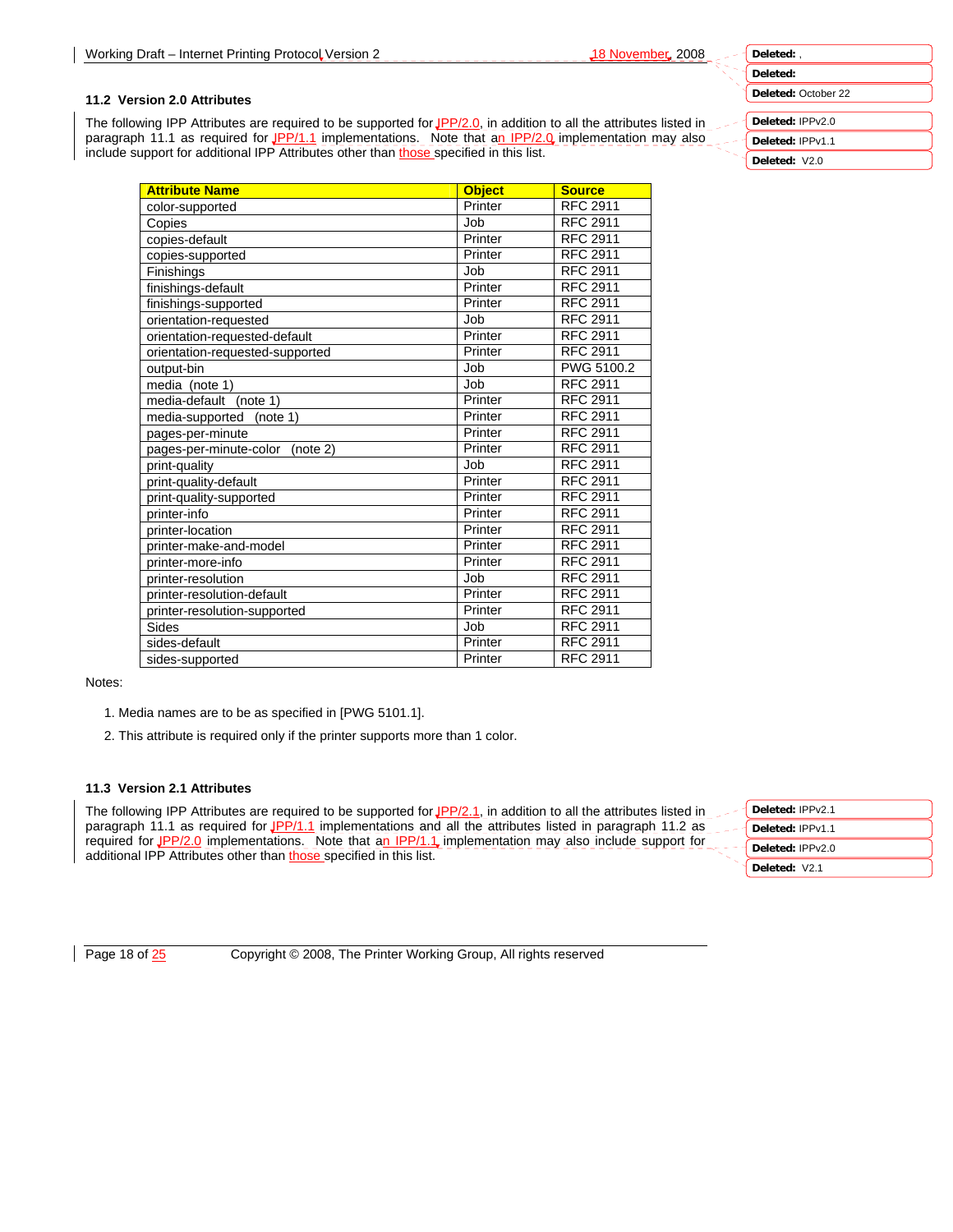**Deleted:** October 22

| <b>Attribute Name</b>                 | <b>Object</b> | <b>Source</b>     |
|---------------------------------------|---------------|-------------------|
| compression-supplied                  | Job           | <b>PWG 5100.7</b> |
| ippget-event-life                     | Printer       | <b>RFC 3996</b>   |
| job-hold-until                        | Job           | <b>RFC 2911</b>   |
| job-hold-until-default                | Printer       | <b>RFC 2911</b>   |
| job-hold-until-supported              | Printer       | <b>RFC 2911</b>   |
| job-priority                          | Job           | <b>RFC 2911</b>   |
| job-priority-default                  | Printer       | <b>RFC 2911</b>   |
| job-priority-supported                | Printer       | <b>RFC 2911</b>   |
| job-settable-attributes-supported     | Printer       | <b>RFC 3380</b>   |
| job-sheets                            | Job           | <b>RFC 2911</b>   |
| job-sheets-default                    | Printer       | <b>RFC 2911</b>   |
| job-sheets-supported                  | Printer       | <b>RFC 2911</b>   |
| last-document                         | operation     | <b>RFC 2911</b>   |
| media-col                             | Job           | <b>RFC 3282</b>   |
| media-col-default                     | Printer       | <b>RFC 3382</b>   |
| media-col-ready                       | Printer       | <b>RFC 3382</b>   |
| media-col-supported                   | Printer       | <b>RFC 3382</b>   |
| multiple-operation-time-out           | Printer       | RFC 2911          |
| notify-charset                        | Subscription  | <b>RFC 3995</b>   |
| notify-events                         | Subscription  | <b>RFC 3995</b>   |
| notify-events-default                 | Printer       | <b>RFC 3995</b>   |
| notify-events-supported               | Printer       | <b>RFC 3995</b>   |
| notify-get-interval                   | response      | <b>RFC 3996</b>   |
| notify-job-id                         | Subscription  | <b>RFC 3995</b>   |
| notify-lease-duration                 | Subscription  | <b>RFC 3995</b>   |
| notify-lease-duration-default         | Printer       | <b>RFC 3995</b>   |
| notify-lease-duration-supported       | Printer       | <b>RFC 3995</b>   |
| notify-lease-expiration-time          | Subscription  | <b>RFC 3995</b>   |
| notify-max-events-supported           | Printer       | <b>RFC 3995</b>   |
| notify-natural-language               | Subscription  | <b>RFC 3995</b>   |
| notify-printer-up-time                | Subscription  | <b>RFC 3995</b>   |
| notify-printer-uri                    | Subscription  | <b>RFC 3995</b>   |
| notify-pull-method                    | Subscription  | <b>RFC 3995</b>   |
| notify-pull-method-supported          | Printer       | <b>RFC 3995</b>   |
| notify-sequence-number                | Subscription  | <b>RFC 3995</b>   |
| notify-sequence-numbers               | operation     | <b>RFC 3996</b>   |
| notify-subscribed-event               | Subscription  | <b>RFC 3995</b>   |
| notify-subscriber-user-name           | Subscription  | <b>RFC 3995</b>   |
| notify-subscription-id                | Subscription  | <b>RFC 3995</b>   |
| notify-subscription-ids               | operation     | <b>RFC 3996</b>   |
| notify-text                           | Subscription  | <b>RFC 3995</b>   |
| notify-time-interval                  | Subscription  | <b>RFC 3995</b>   |
| notify-user-data                      | Subscription  | <b>RFC 3995</b>   |
| notify-wait                           | operation     | <b>RFC 3996</b>   |
| output-device-assigned                | Job           | <b>RFC 3998</b>   |
| printer-settable-attributes-supported | Printer       | <b>RFC 3380</b>   |
| printer-state-change-time             | Printer       | <b>RFC 3995</b>   |
|                                       |               |                   |

Page 19 of  $\frac{25}{2}$  Copyright © 2008, The Printer Working Group, All rights reserved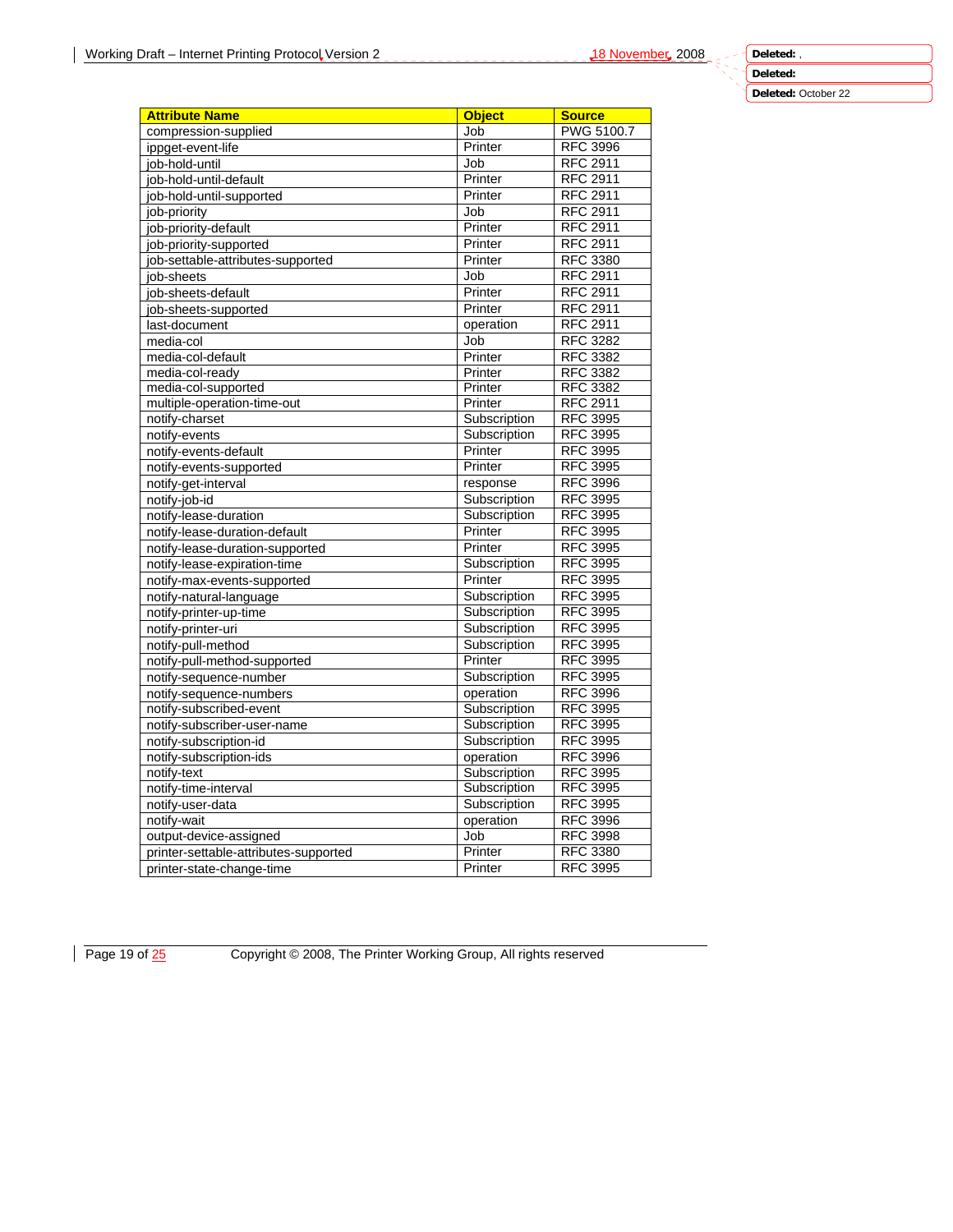#### **11.4 Version 2.2 Attributes**

The following IPP Attributes are required to be supported for JPP/2.2, in addition to all the attributes listed in paragraph 11.1 as required for JPP/1.1 implementations and all the attributes listed in paragraph 11.2 as required for JPP/2.0 implementations plus all the attributes listed in paragraph 11.3 as required for JPP/2.1 implementations. Note that an IPP/2.2 implementation may also include support for additional IPP Attributes other than those specified in this list.

| <b>Attribute Name</b>             | <b>Object</b> | <b>Source</b>     |
|-----------------------------------|---------------|-------------------|
| copies-actual                     | Job           | <b>PWG 5100.8</b> |
| document-iob-id                   | Document      | PWG 5100.5        |
| document-job-uri                  | Document      | PWG 5100.5        |
| document-format-detected          | Document      | <b>PWG 5100.5</b> |
| document-format-supplied          | Job           | PWG 5100.7        |
| document-message                  | Document      | <b>PWG 5100.7</b> |
| document-message-supplied         | Job           | <b>PWG 5100.7</b> |
| document-name                     | Document      | PWG 5100.7        |
| document-name-supplied            | Job           | PWG 5100.7        |
| document-number                   | Document      | PWG 5100.5        |
| document-printer-uri              | Document      | PWG 5100.5        |
| document-state                    | Document      | PWG 5100.5        |
| document-state-reasons            | Document      | PWG 5100.5        |
| finishings-actual                 | Job           | PWG 5100.8        |
| job-mandatory-attributes          | Job           | PWG 5100.5        |
| iob-hold-until-actual             | Job           | <b>PWG 5100.8</b> |
| job-priority-actual               | Job           | PWG 5100.8        |
| job-sheets-actual                 | Job           | PWG 5100.8        |
| media-actual                      | Job           | <b>PWG 5100.8</b> |
| media-col-actual                  | Job           | PWG 5100.8        |
| multiple-document-handling        | Job           | PWG 5100.5        |
| multiple-document-handling-actual | Job           | PWG 5100.8        |
| multiple-document-jobs-supported  | Printer       | <b>RFC 2911</b>   |
| number-of-documents               | Job           | <b>PWG 5100.5</b> |
| number-up                         | Job           | <b>RFC 2911</b>   |
| number-up-actual                  | Job           | PWG 5100.8        |
| number-up-default                 | Printer       | <b>RFC 2911</b>   |
| number-up-supported               | Printer       | <b>RFC 2911</b>   |
| output-bin-actual                 | Job           | PWG 5100.8        |
| orientation-requested-actual      | Job           | PWG 5100.8        |
| overrides                         | Job           | <b>PWG 5100.6</b> |
| overrides-actual                  | Job           | PWG 5100.6        |
| overrides-supported               | Printer       | PWG 5100.6        |
| page-ranges                       | Job           | <b>RFC 2911</b>   |
| page-ranges-actual                | Job           | PWG 5100.8        |
| page-ranges-supported             | Printer       | <b>RFC 2911</b>   |
| print-quality-actual              | Job           | PWG 5100.8        |
| printer-message-from-operator     | Printer       | <b>RFC 2911</b>   |
| printer-resolution-actual         | Job           | <b>PWG 5100.8</b> |
| sides-actual                      | Job           | PWG 5100.8        |

**Deleted: Deleted:** October 22 **Deleted:** IPPv2.2 **Deleted:** IPPv1.1 **Deleted:** IPPv2.0

**Deleted:** IPPv2.1 **Deleted:** V2.2

**Deleted:** ,

Page 20 of 25 Copyright © 2008, The Printer Working Group, All rights reserved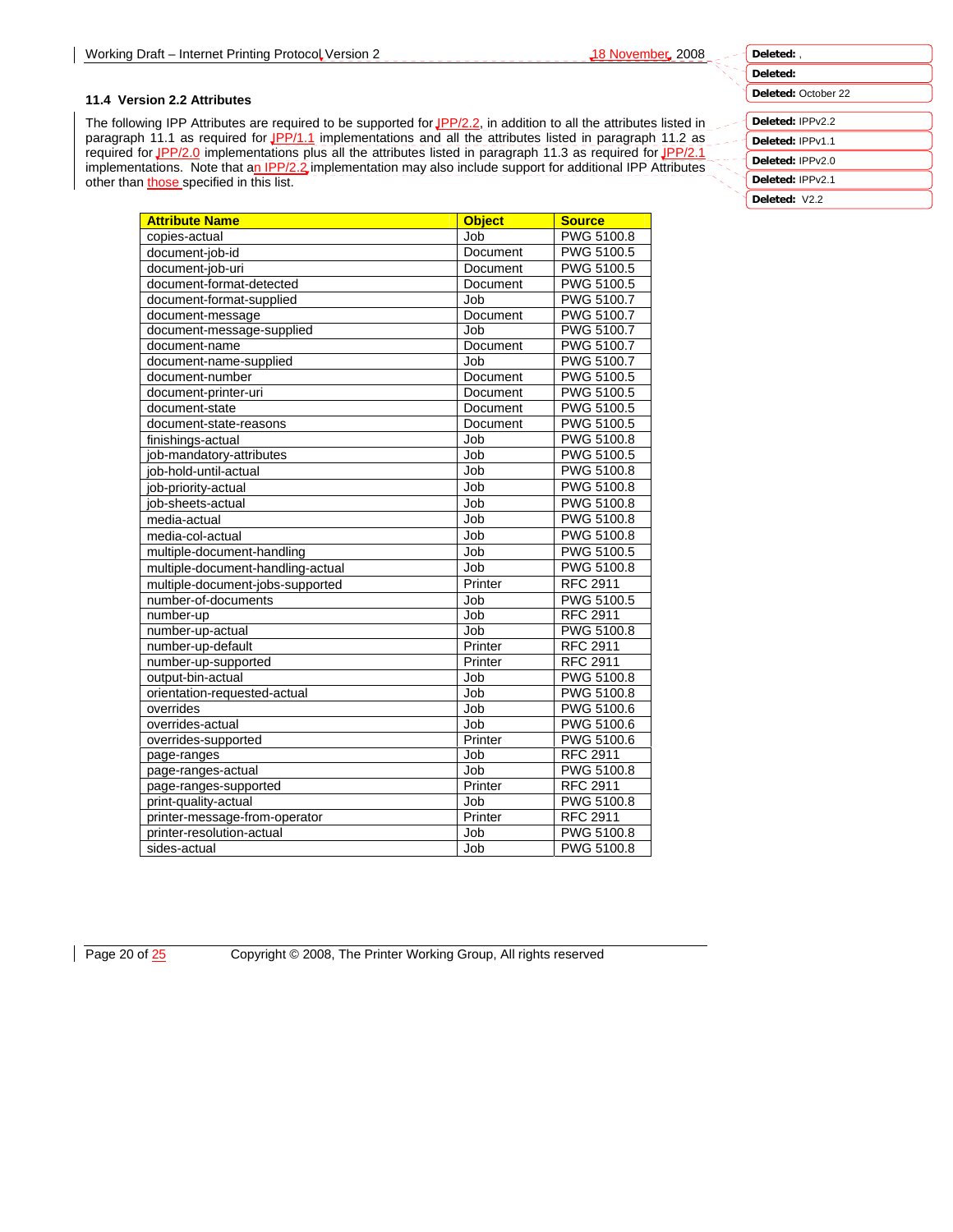**Deleted:** 

# **12 Author's Addresses**

## **Ron Bergman**

Ricoh Americas Corporation<br>
2635 Park Center Drive<br>
2635 Park Center Drive 2635 Park Center Drive

# **Harry Lewis**

InfoPrint Solutions Company Phone: 303-924-5337 6300 Diagonal Highway FAX:<br>Boulder, CO 80301 FAX: e-ma

## **Ira McDonald**

 High North Phone: 906-494-2434 PO Box 221 FAX:<br>Grand Marais, MI 49839 FAX: e-ma

#### **Michael R. Sweet**

Apple Computer **Phone: 408-974-8798** 

1 Infinite Loop, MS 302-3PG FAX: Cupertino, CA 95014 e-mail: msweet@apple.com

**The authors would like to especially thank the following individuals who also contributed significantly to the development of this document:** 

**The following individuals also contributed to the development of this document:** 

| Lexmark    |
|------------|
| Sharp      |
| Lexmark    |
| <b>TIC</b> |
| Xerox      |
| Canon      |
| Epson      |
| Novell     |
| <b>TCS</b> |
| Samsung    |
|            |

# **13 Appendix X Document Revisions**

**This section is to be removed when this document is approved!** 

**A. Changes made to create November 18, 2008 version** Changed document filename per PWG naming conventions Global - Changed "IPPv2.0" to "IPP/2.0", etc., per IPP standard naming conventions Global - Many small editorial changes for readability and English usage

## **B. Changes made to create October 22, 2008 version**

Section 6.1: Changed "1.2" to "2.1".

Section 11: Added "… and also provides a reference to the currently required version 1.1 attributes." Added an "Object" column to all tables in this section. Section 11.2: Added "output-bin" entry.

Page 21 of  $\frac{25}{25}$  Copyright © 2008, The Printer Working Group, All rights reserved

**Formatted:** Bullets and Numbering

**Formatted:** Bullets and Numbering

**Deleted:** October 22

Simi Valley, CA 93065 e-mail: Ron.Bergman@ricoh-usa.com

e-mail: harryl@us.ibm.com

e-mail: blueroofmusic@gmail.com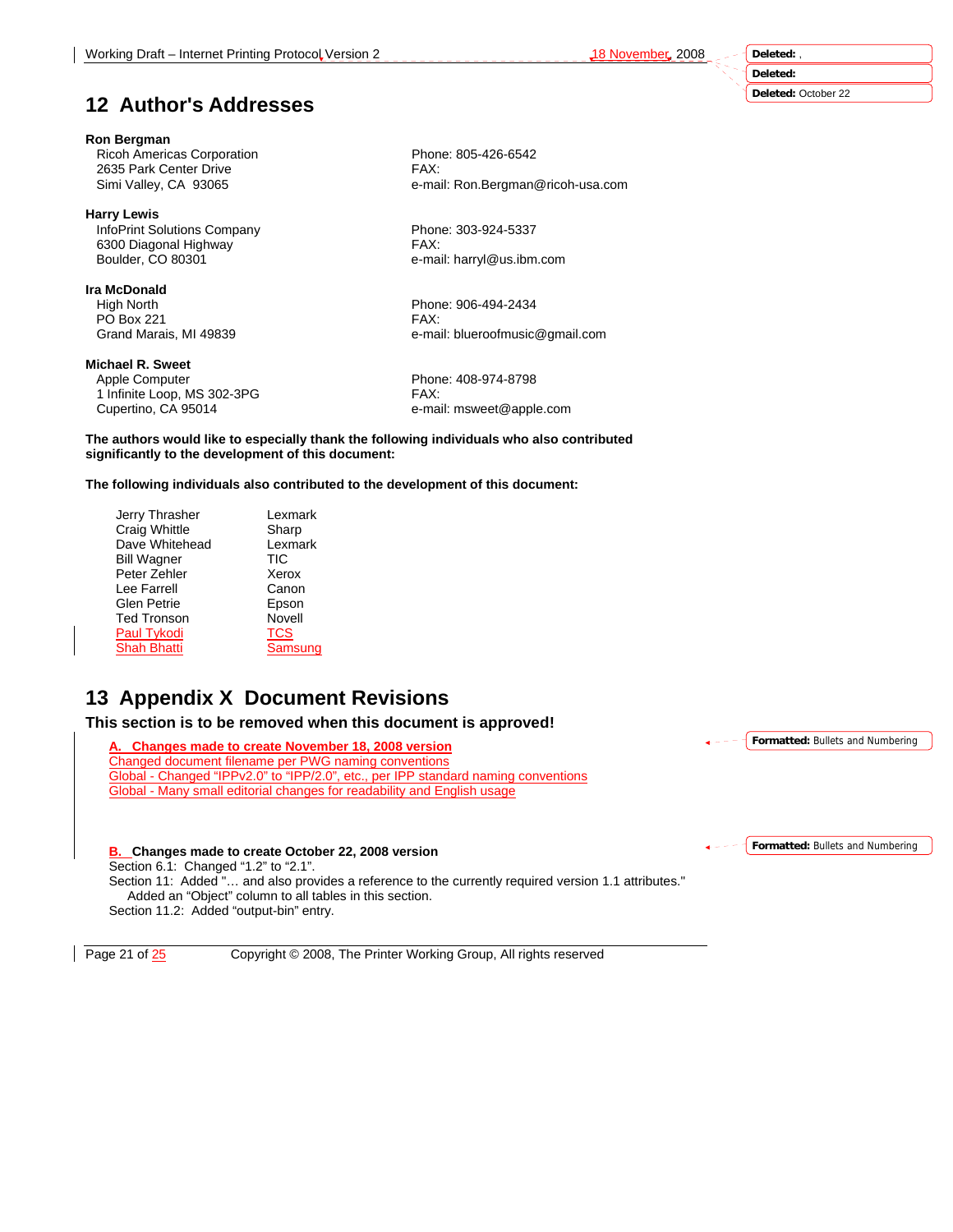| Working Draft - Internet Printing Protocol Version 2                                                                                                                                                                                                                                                                                                                                                                                                                                                                                                                                                                                                                                                                                                                         | 18 Novembe <b>r,</b> 2008.<br>Deleted:, |
|------------------------------------------------------------------------------------------------------------------------------------------------------------------------------------------------------------------------------------------------------------------------------------------------------------------------------------------------------------------------------------------------------------------------------------------------------------------------------------------------------------------------------------------------------------------------------------------------------------------------------------------------------------------------------------------------------------------------------------------------------------------------------|-----------------------------------------|
|                                                                                                                                                                                                                                                                                                                                                                                                                                                                                                                                                                                                                                                                                                                                                                              | Deleted:                                |
| Section 11.3: Added "output-device-assigned" and "printer-state-change-time"<br>Section 11.4: Added "copies-actual", "document-format-detected", "document-format-supplied",<br>"document-message", "document-message-supplied", "document-name", "document-name-<br>supplied", "finishings-actual", "job-hold-until-actual", "job-priority-actual", "job-sheets-actual", "media-<br>actual", "media-col-actual", "multiple-document-handling-actual", "number-up-actual", "output-bin-<br>actual", "orientation-requested-actual", "overrides-actual", "overrides-supported", "page-ranges-<br>actual", "print-quality-actual", "printer-resolution-actual", and "sides-actual".<br>Section 11.4: Changed "2.1" to "2.2". Changed "document-job-url" to "document-job-uri". | Deleted: October 22                     |
| C. Changes made to create October 10, 2008 version                                                                                                                                                                                                                                                                                                                                                                                                                                                                                                                                                                                                                                                                                                                           | Formatted: Bullets and Numbering        |
| Section 6.1: Added " Also, IPPv1.2 and JPP/2.2 must conform to the Job and Printer Administrative<br>operations requirements, as specified in [RFC3998] section 11."<br>Section 7: Changed " ipp_versions_supported" to " ipp-versions-supported"<br>Changed "RFC EDITOR" to PWG Secretary"                                                                                                                                                                                                                                                                                                                                                                                                                                                                                  | Deleted: IPPv2.2                        |
| Section 9: Revised to show requirements as a table. Restored requirements for JPP/1.1 removed in last<br>update (9/29/2008)                                                                                                                                                                                                                                                                                                                                                                                                                                                                                                                                                                                                                                                  | Deleted: IPPv1.1                        |
| Section 11: Major changes                                                                                                                                                                                                                                                                                                                                                                                                                                                                                                                                                                                                                                                                                                                                                    |                                         |
| Section 11.1 changed to apply to JPP/1.1, text modified, no changes to table.                                                                                                                                                                                                                                                                                                                                                                                                                                                                                                                                                                                                                                                                                                | Deleted: IPPv1.1                        |
| Section 11.2 New section for JPP/2.0.<br>Section 11.3 was 11.2, text modified and new entries added to table.<br>Section 11.4 was 11.3, text modified and new entries added to table.                                                                                                                                                                                                                                                                                                                                                                                                                                                                                                                                                                                        | Deleted: IPPv2.0                        |
| D. Changes made to create September 29, 2008 version                                                                                                                                                                                                                                                                                                                                                                                                                                                                                                                                                                                                                                                                                                                         | Formatted: Bullets and Numbering        |
| Section 6: Moved 6.1 to 6.4, moved 6.2 to 6.3, added new sections 6.1 and 6.2                                                                                                                                                                                                                                                                                                                                                                                                                                                                                                                                                                                                                                                                                                |                                         |
| In 6.3 and 6.4, changed "current IPP" to "JPP/1.1".                                                                                                                                                                                                                                                                                                                                                                                                                                                                                                                                                                                                                                                                                                                          | Deleted: IPPv1.1                        |
| Section 7: Replaced "this document" with "PWG 51XX.X" in three places. Added: " NOTE TO RFC<br>EDITOR: When this document is published, replace 51XX.X with the PWG ISTO document number<br>assigned to this specification."                                                                                                                                                                                                                                                                                                                                                                                                                                                                                                                                                 |                                         |
| Section 8: Replaced "For interoperability and basic support for multiple languages, IPP/1.1 conforming<br>Printer implementations MUST support"<br>With " IPP/1.1 [RFC2911] requires conforming Printer implementations to support"                                                                                                                                                                                                                                                                                                                                                                                                                                                                                                                                          |                                         |
| Section 9: Deleted " For interoperability and basic support for security, IPP/1.1 conforming Printer<br>implementations SHOULD support TLS/1.0 [RFC2246] with a mandatory cipher suite of<br>TLS_DHE_DSS_WITH_3DES_EDE_CBC_SHA."                                                                                                                                                                                                                                                                                                                                                                                                                                                                                                                                             |                                         |
| Section 10.1: Reordered entries to maintain alphabetical/numeric order.                                                                                                                                                                                                                                                                                                                                                                                                                                                                                                                                                                                                                                                                                                      |                                         |
| Section 11 Required Attributes: New section. Renumbered remaining sections                                                                                                                                                                                                                                                                                                                                                                                                                                                                                                                                                                                                                                                                                                   |                                         |
| E. Changes made to create September 19, 2008 version                                                                                                                                                                                                                                                                                                                                                                                                                                                                                                                                                                                                                                                                                                                         | Formatted: Bullets and Numbering        |
| Section 7 Added:                                                                                                                                                                                                                                                                                                                                                                                                                                                                                                                                                                                                                                                                                                                                                             |                                         |
| The following new keyword values are defined for the ipp_versions_supported attribute [RFC2911]:                                                                                                                                                                                                                                                                                                                                                                                                                                                                                                                                                                                                                                                                             |                                         |
| '2.0': Meets all the conformance requirements of IPP version 2.0, as specified in this document, in<br>addition to the requirements for $\sqrt{PP/1.1}$ as specified in RFC 2911 [RFC2911] and RFC 2910<br>[RFC2910].                                                                                                                                                                                                                                                                                                                                                                                                                                                                                                                                                        | Deleted: IPP 1.1                        |
| '2.1': Meets all the conformance requirements of IPP version 2.1, as specified in this document, in<br>addition to the requirements for IPP 2.0 as specified above.                                                                                                                                                                                                                                                                                                                                                                                                                                                                                                                                                                                                          |                                         |
| '2.2': Meets all the conformance requirements of IPP version 2.2, as specified in this document, in<br>addition to the requirements for IPP 2.1 as specified above.                                                                                                                                                                                                                                                                                                                                                                                                                                                                                                                                                                                                          |                                         |
| Section 8 Added:                                                                                                                                                                                                                                                                                                                                                                                                                                                                                                                                                                                                                                                                                                                                                             |                                         |

Page 22 of 25 Copyright © 2008, The Printer Working Group, All rights reserved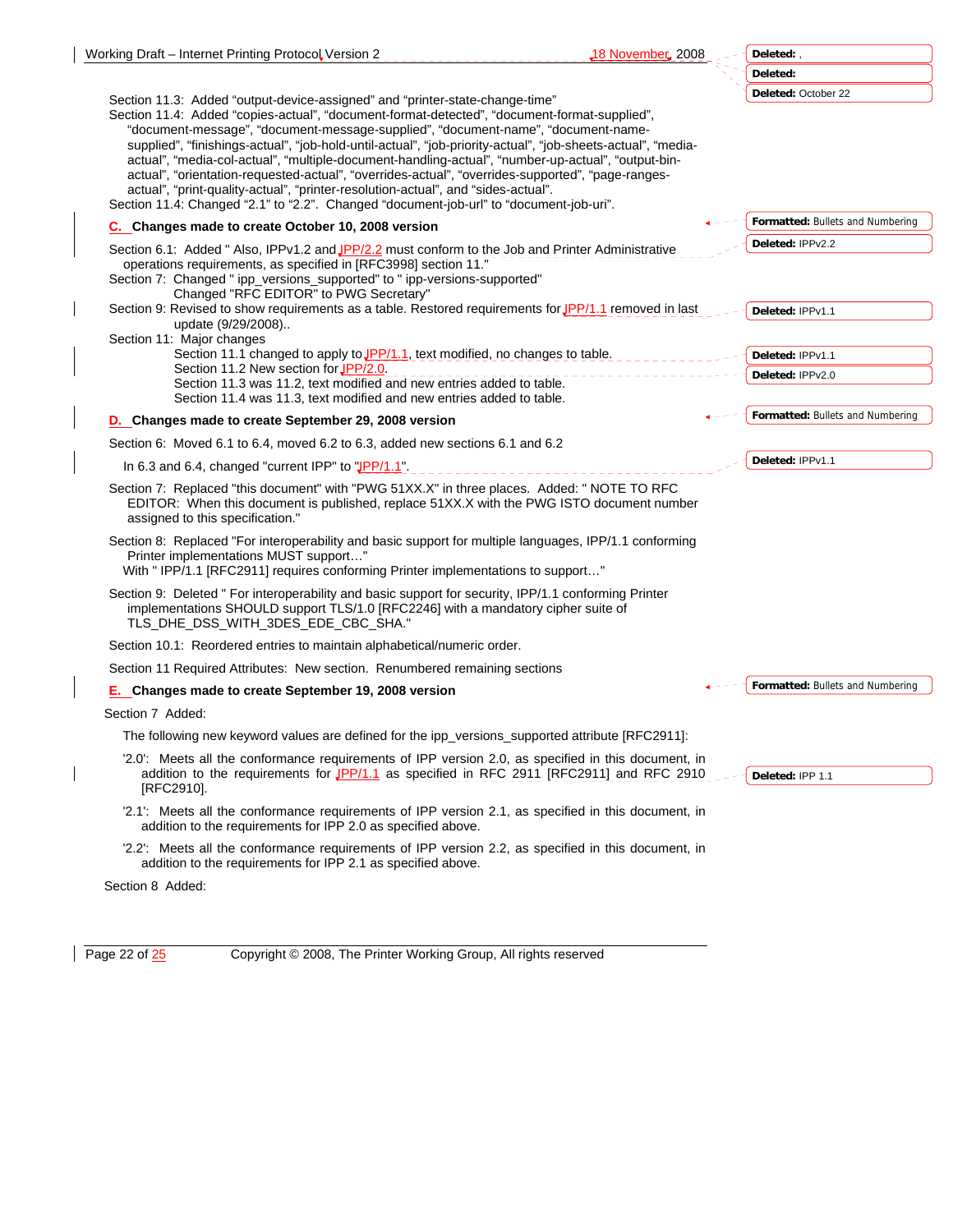For interoperability and basic support for multiple languages, IPP/1.1 conforming Printer implementations MUST support the UTF-8 [RFC3629] encoding of Unicode [UNICODE] [ISO10646].

For interoperability and best practice support for multiple languages, IPP/2.0 conforming Printer implementations SHOULD support Network Unicode [RFC5198] - which REQUIRES transmission of well-formed UTF-8 strings and RECOMMENDS transmission of normalized UTF-8 strings in Normalization Form C (NFC) [UAX15].

NFC is defined as the result of performing Canonical Decomposition (into base characters and combining marks) followed by Canonical Composition (into canonical composed characters wherever Unicode has assigned them).

NOTE WELL - Performing normalization on UTF-8 strings received from IPP clients and subsequently storing the results (e.g., in IPP Job objects) could cause false negatives in IPP client searches and failed access (e.g., to IPP Printers with percent-encoded UTF-8 URIs now 'hidden').

#### Section 8 Removed:

In addition to the internationalization requirements in the referenced IPP specifications, it is strongly recommended the inclusion of Network Unicode [RFC5198] to provide support of multiple languages." Was " This document presents no internationalization considerations for IPP implementations beyond those covered in the referenced IPP Specifications."

#### Section 9 Added:

For interoperability and basic support for security, IPP/1.1 conforming Printer implementations SHOULD support TLS/1.0 [RFC2246] with a mandatory cipher suite of LS\_DHE\_DSS\_WITH\_3DES\_EDE\_CBC\_SHA.

For interoperability and better support for security, IPP/2.0 conforming Printer implementations SHOULD support TLS/1.1 [RFC4346] with a mandatory cipher suite of TLS\_RSA\_WITH\_3DES\_EDE\_CBC\_SHA.

For interoperability and best practice for security, IPP/2.1 conforming Printer implementations SHOULD support TLS/1.2 [RFC5246] with a mandatory cipher suite TLS\_RSA\_WITH\_AES\_128\_CBC\_SHA.

For interoperability and best practice for security, IPP/2.2 conforming Printer implementations MUST support TLS/1.2 [RFC5246] with a mandatory cipher suite of TLS\_RSA\_WITH\_AES\_128\_CBC\_SHA.

#### Section 10 Added:

- [ISO10646] "Information Technology Universal Multiple-octet Coded Character Set (UCS)", ISO/IEC Standard 10646, 2006.
- [RFC2246] T.Dierks, C. Allen, "Transport Layer Security 1.0", RFC 2246, January 1999, http://www.ietf.org/rfc/rfc2246.txt
- [RFC3629] F. Yergeau, "UTF-8 Transformation of ISO 10646", RFC 3629, November 2003, http://www.ietf.org/rfc/rfc3629.txt
- [RFC4346] T.Dierks, E. Rescorla, "Transport Layer Security 1.1", RFC 4346, April 2006, http://www.ietf.org/rfc/rfc4346.txt
- [RFC5246] T.Dierks, E. Rescorla, "Transport Layer Security 1.2", RFC 5246, August 2008, http://www.ietf.org/rfc/rfc5246.txt
- [UAX15] M. Davis, M. Duerst, "Unicode Normalization Forms", Unicode Standard Annex 15, March 2008, http://www.unicode.org/reports/tr15/

Page 23 of  $\frac{25}{25}$  Copyright © 2008, The Printer Working Group, All rights reserved

**Deleted: Deleted:** October 22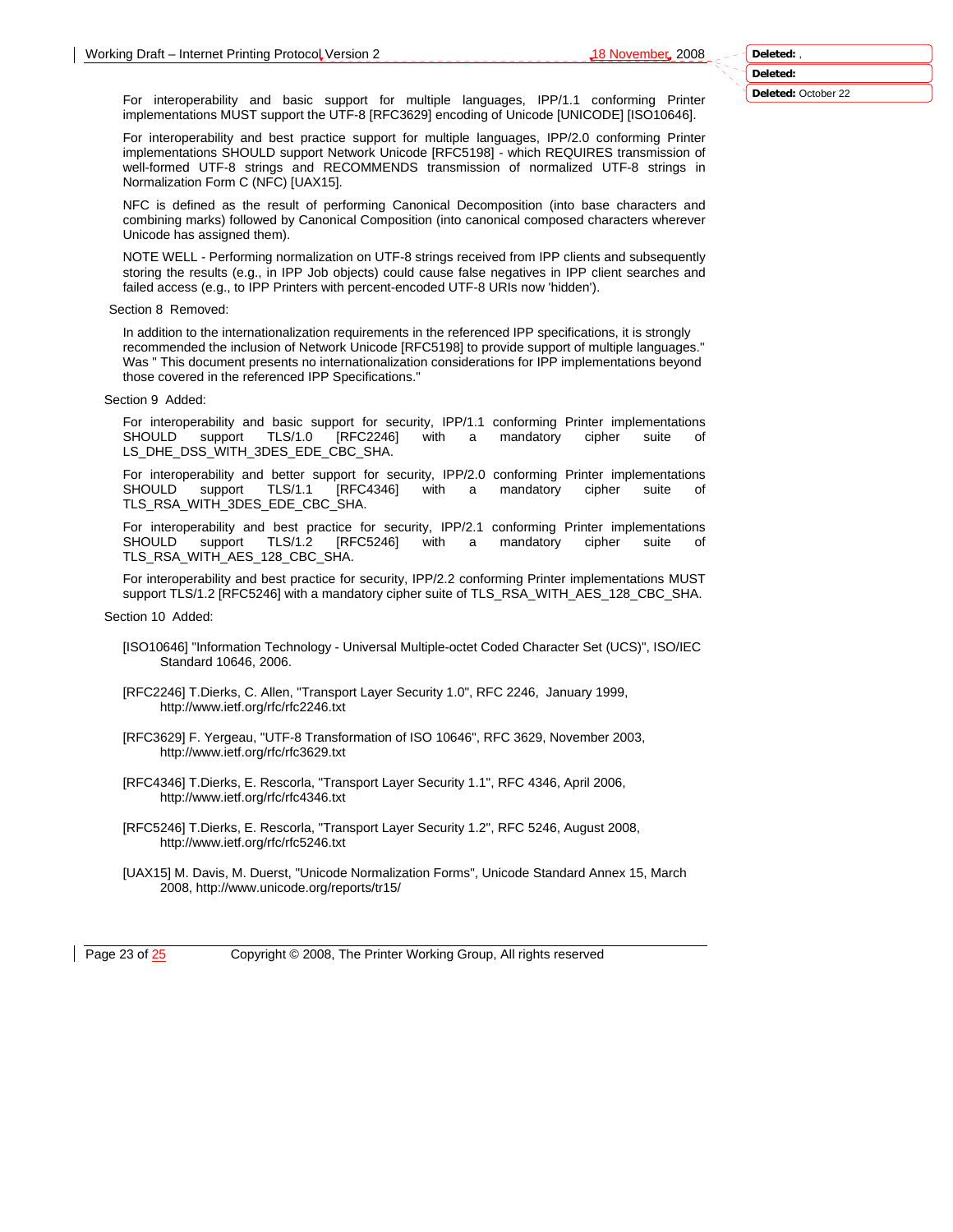**Deleted:** October 22

**Formatted:** Bullets and Numbering

Section 6.3: Removed entire section

Section 10: Removed references for [JFIF], [RFC2083], [PWG 5102.3], and [X-PRINT].

[UNICODE] M. Davis, et al, "Unicode Standard v5.1.0", Unicode Standard, April 2008,

#### **G. Changes made to create August 15, 2008 version.**

http://www.unicode.org/versions/Unicode5.1.0/ **F. Changes made to create August 27, 2008 version.** 

Removed references to "Simple Workgroup Printer", "Enterprise Printer", and "Production Printer". Where appropriate these names were changed to "JPP/2.0", "JPP/2.1", and "JPP/2.2" respectively.

#### **H. Changes made to create August 6, 2008 version.**

Changed format of document location to conform to the PWG Process Specification.

Updated the Table Of Contents.

A global replacement of "Work Group" with "Workgroup".

Section 3 Added 3.1 Rational and 3.2 Use Models text.

Section 4.4 Added "RFC 3382 The 'collection' Attribute Syntax (September 2002)". Also, corrected publication dates for RFC 3380, RFC 3381, RFC 3996, and RFC 3998.

Section 5.2 Added " Note that a V2.0 implementation may also include support for additional IPP operations other than specified in this list."

Section 5.3 Added " Note that a V2.1 implementation may also include support for additional IPP operations other than specified in this list."

Section 6 Renamed "Conformance Requirements" was "IPPv2 Protocol Addenda"

Current text in section 6 added to Section 6.1

Section 6.1 " Many implementations historically have not conformed to this requirement, causing communication problems and failed printing." was " It has been reported that many implementations do not conform to this requirement, which can result in problems with the host side communication processes."

Section 6.1 Added to end of second paragraph "…, including collection attributes as defined in RFC 3382, section 7."

Section 6.1 Added third paragraph " For example, implementations MUST support reading the IPP noValue tag as a valid value for an attribute that normally would be encoded as an enum, integer, name, or keyword value tag. Similarly, implementations MUST correctly process (or ignore) collection values as defined by RFC 3382, even if the implementation does not support the media-col attribute itself."

Added Section 6.2 and 6.3.

Added Section 7 IANA and PWG Considerations (The remaining sections have been renumbered.)

Section 8 (was section 7): " In addition to the internationalization requirements in the referenced IPP specifications, it is strongly recommended the inclusion of Network Unicode [RFC5198] to provide support of multiple languages." Was " This document presents no internationalization considerations for IPP implementations beyond those covered in the referenced IPP Specifications."

Section 10: Added references for [JFIF], [RFC2083], [RFC2616], [RFC2817], [RFC5198], [PWG 5102.3], and [X-PRINT].

#### **I. Changes made to create July 18, 2008 version.**

**Formatted:** Bullets and Numbering

Abstract: Added "queries to the IPP printer." to complete the last sentence in the abstract.

Page 24 of  $\frac{25}{25}$  Copyright © 2008, The Printer Working Group, All rights reserved

**Formatted:** Bullets and Numbering **Deleted:** IPPv2.0 **Deleted:** IPPv2.1 **Deleted:** IPPv2.2

**Formatted:** Bullets and Numbering